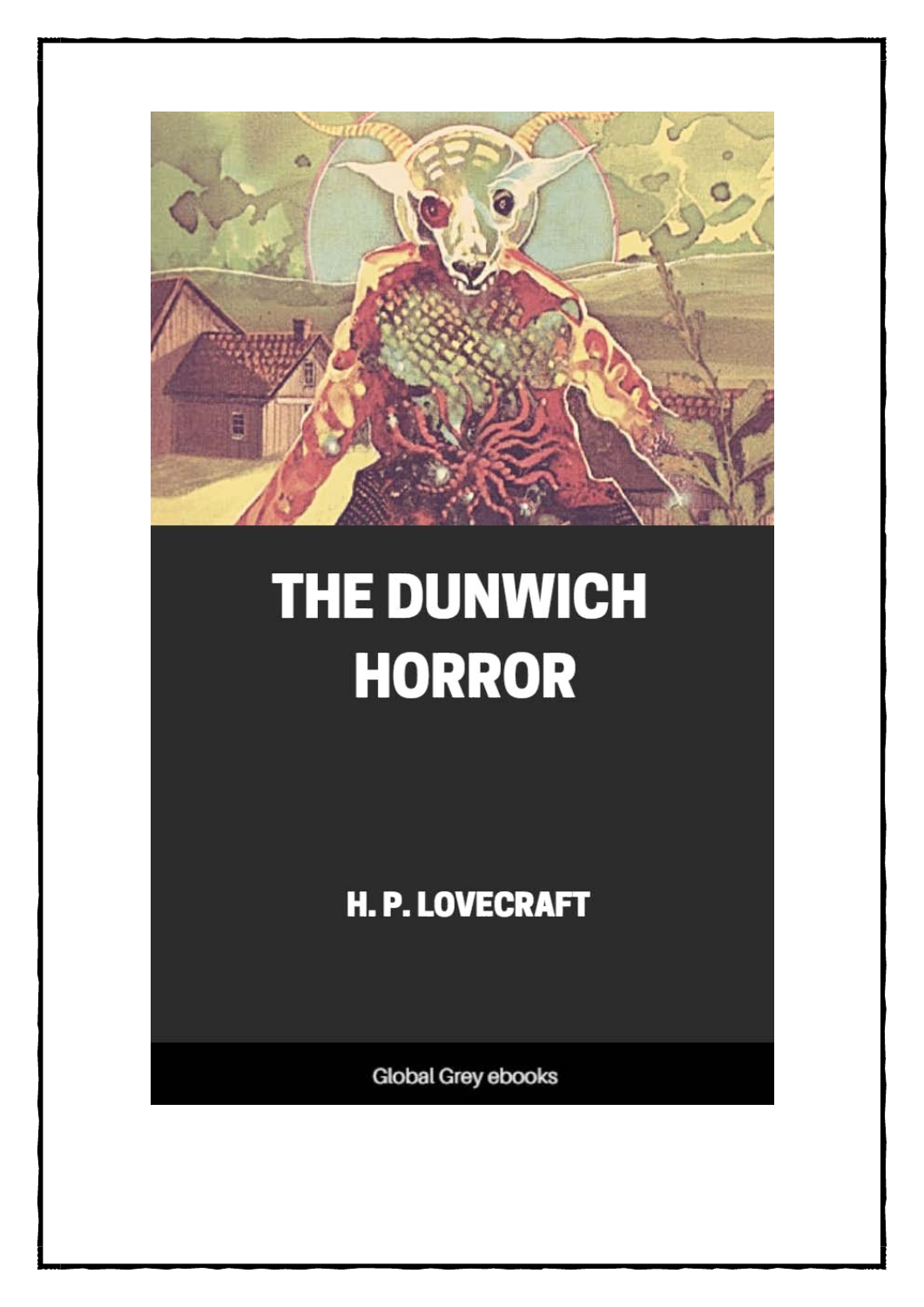## THE DUNWICH HORROR

### **BY** H. P. LOVECRAFT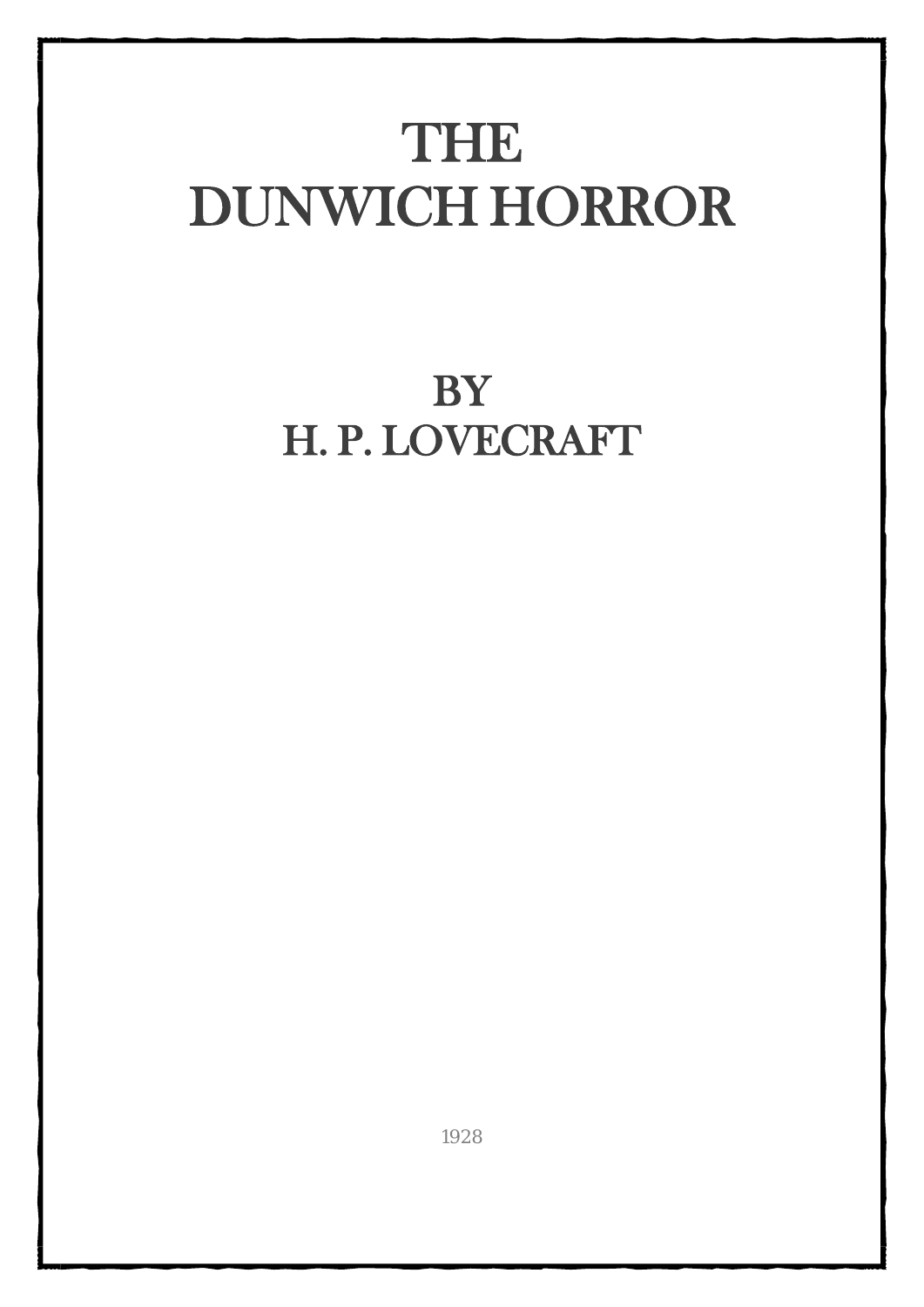The Dunwich Horror By H. P. Lovecraft. This edition was created and published by Global Grey ©GlobalGrey 2019



**[globalgreyebooks.com](https://www.globalgreyebooks.com/index.html)**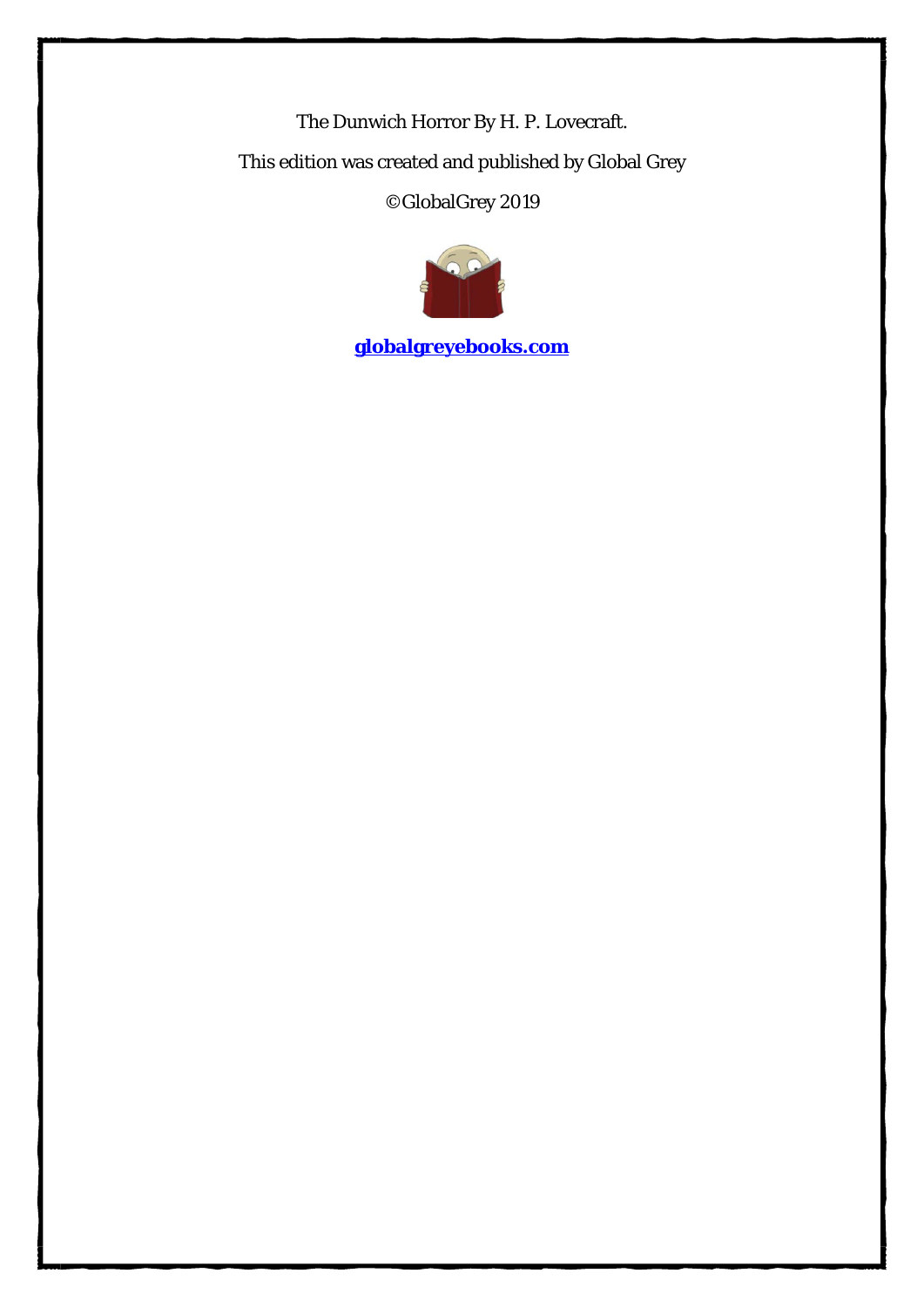#### **CONTENTS**

[Chapter 1](#page-5-0)

[Chapter 2](#page-9-0)

[Chapter 3](#page-13-0)

[Chapter 4](#page-16-0)

[Chapter 5](#page-20-0)

[Chapter 6](#page-24-0)

[Chapter 7](#page-28-0)

[Chapter 8](#page-34-0)

[Chapter 9](#page-39-0)

[Chapter 10](#page-45-0)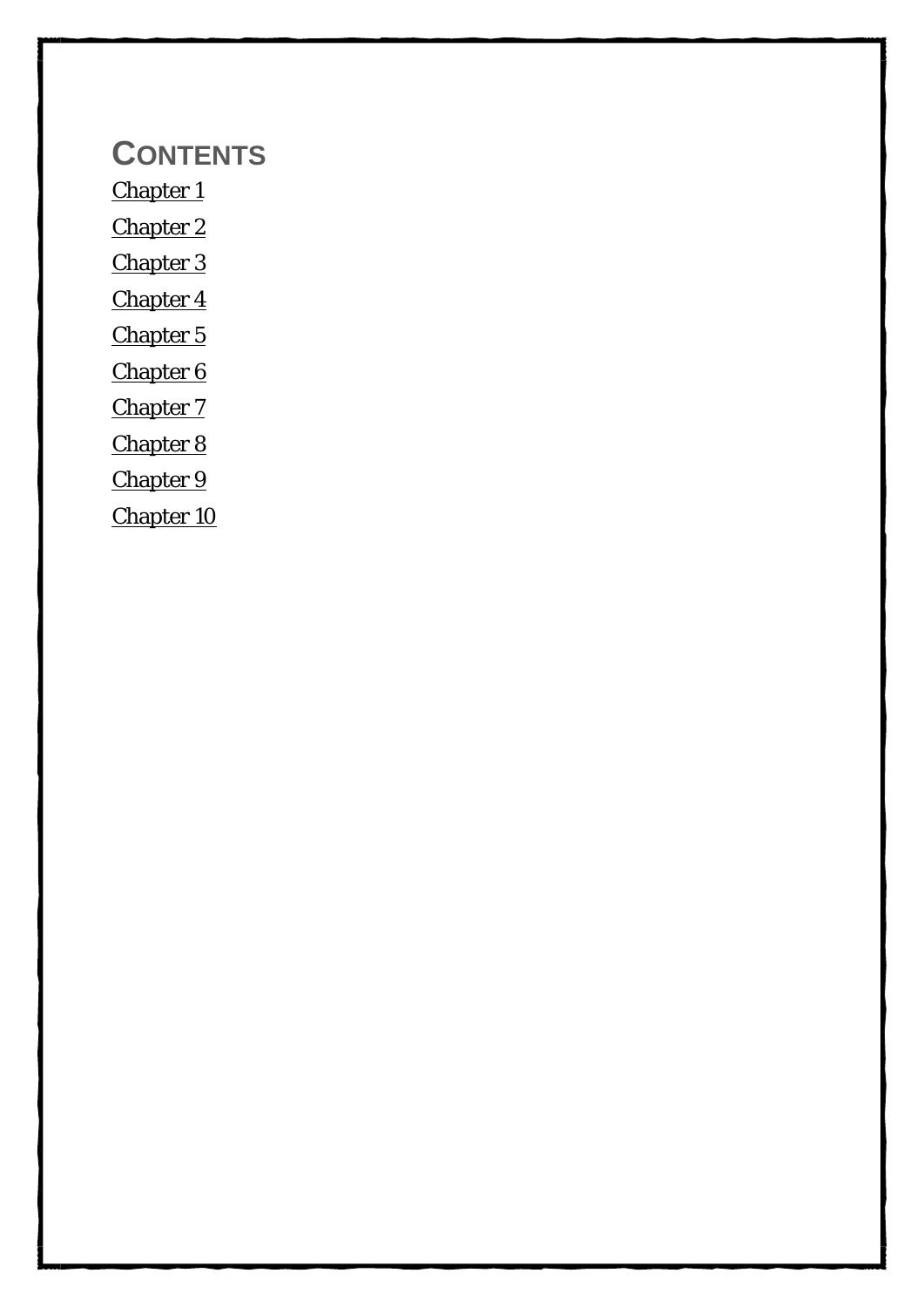*Gorgons and Hydras, and Chimaeras — dire stories of Celaeno and the Harpies — may reproduce themselves in the brain of superstition — but they were there before. They are transcripts, types — the archetypes are in us, and eternal. How else should the recital of that which we know in a waking sense to be false come to affect us all? Is it that we naturally conceive terror from such objects, considered in their capacity of being able to inflict upon us bodily injury? O, least of all! These terrors are of older standing. They date beyond body — or without the body, they would have been the same . . . That the kind of fear here treated is purely spiritual — that it is strong in proportion as it is objectless on earth, that it predominates in the period of our sinless infancy — are difficulties the solution of which might afford some probable insight into our ante-mundane condition, and a peep at least into the shadowland of preexistence.*

— Charles Lamb: Witches and Other Night–Fears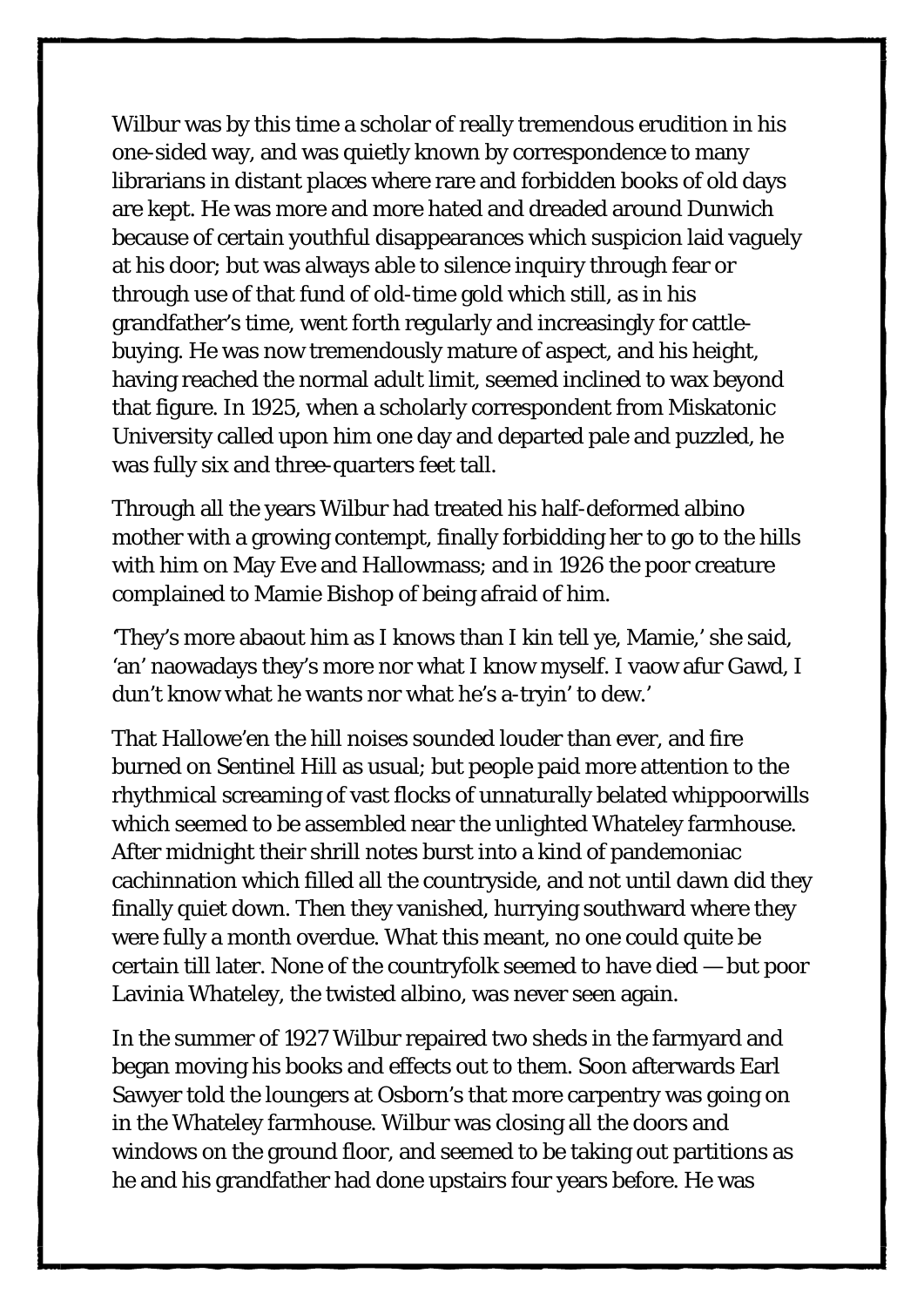living in one of the sheds, and Sawyer thought he seemed unusually worried and tremulous. People generally suspected him of knowing something about his mother's disappearance, and very few ever approached his neighbourhood now. His height had increased to more than seven feet, and showed no signs of ceasing its development.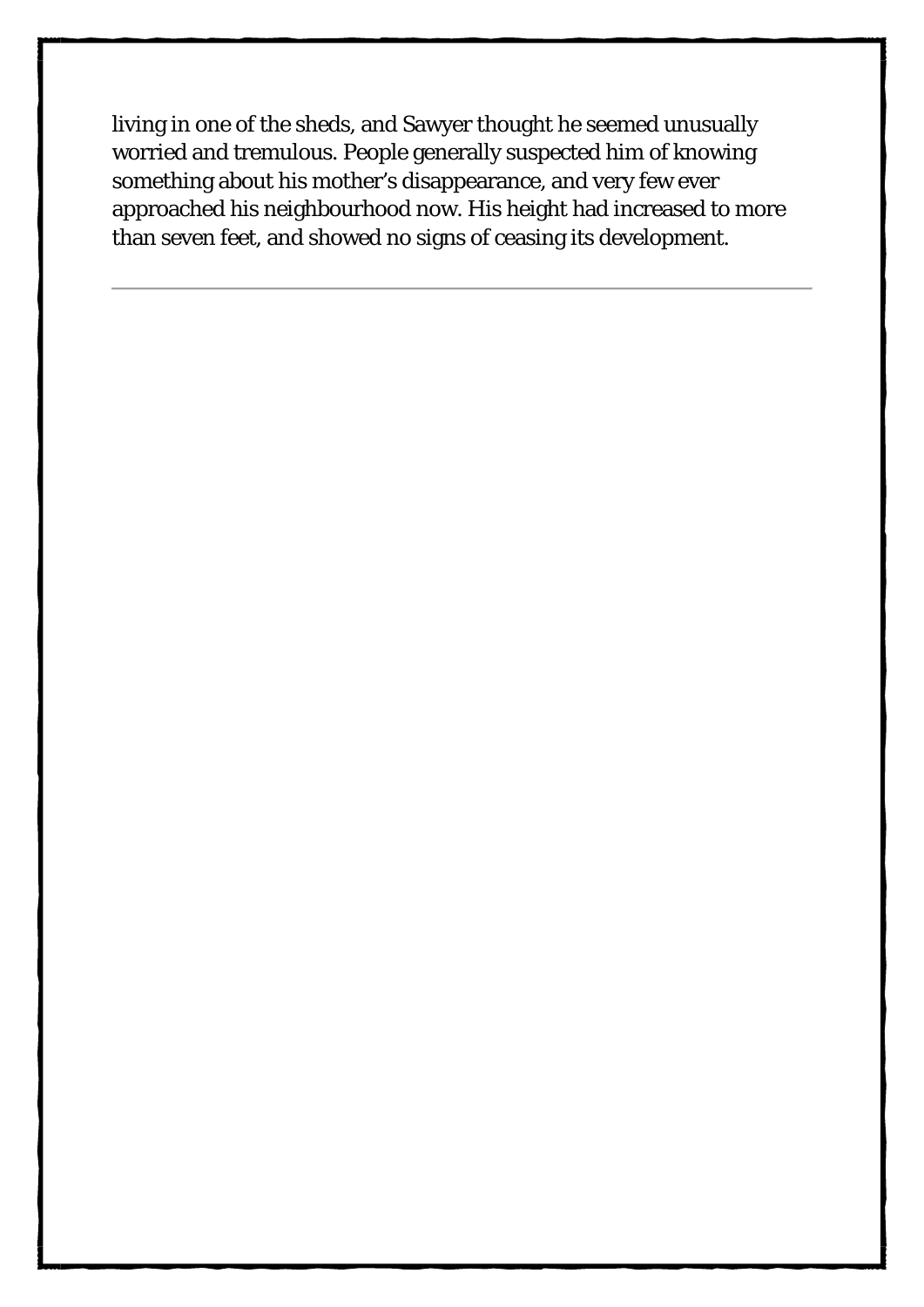#### <span id="page-20-0"></span>**CHAPTER 5**

The following winter brought an event no less strange than Wilbur's first trip outside the Dunwich region. Correspondence with the Widener Library at Harvard, the Bibliothèque Nationale in Paris, the British Museum, the University of Buenos Ayres, and the Library of Miskatonic University at Arkham had failed to get him the loan of a book he desperately wanted; so at length he set out in person, shabby, dirty, bearded, and uncouth of dialect, to consult the copy at Miskatonic, which was the nearest to him geographically. Almost eight feet tall, and carrying a cheap new valise from Osborne's general store, this dark and goatish gargoyle appeared one day in Arkham in quest of the dreaded volume kept under lock and key at the college library — the hideous Necronomicon of the mad Arab Abdul Alhazred in Olaus Wormius' Latin version, as printed in Spain in the seventeenth century. He had never seen a city before, but had no thought save to find his way to the university grounds; where indeed, he passed heedlessly by the great white-fanged watchdog that barked with unnatural fury and enmity, and tugged frantically at its stout chain.

Wilbur had with him the priceless but imperfect copy of Dr Dee's English version which his grandfather had bequeathed him, and upon receiving access to the Latin copy he at once began to collate the two texts with the aim of discovering a certain passage which would have come on the 751st page of his own defective volume. This much he could not civilly refrain from telling the librarian — the same erudite Henry Armitage (A.M. Miskatonic, Ph.D. Princeton, Litt.D. Johns Hopkins) who had once called at the farm, and who now politely plied him with questions. He was looking, he had to admit, for a kind of formula or incantation containing the frightful name Yog–Sothoth, and it puzzled him to find discrepancies, duplications, and ambiguities which made the matter of determination far from easy. As he copied the formula he finally chose, Dr Armitage looked involuntarily over his shoulder at the open pages; the left-hand one of which, in the Latin version, contained such monstrous threats to the peace and sanity of the world.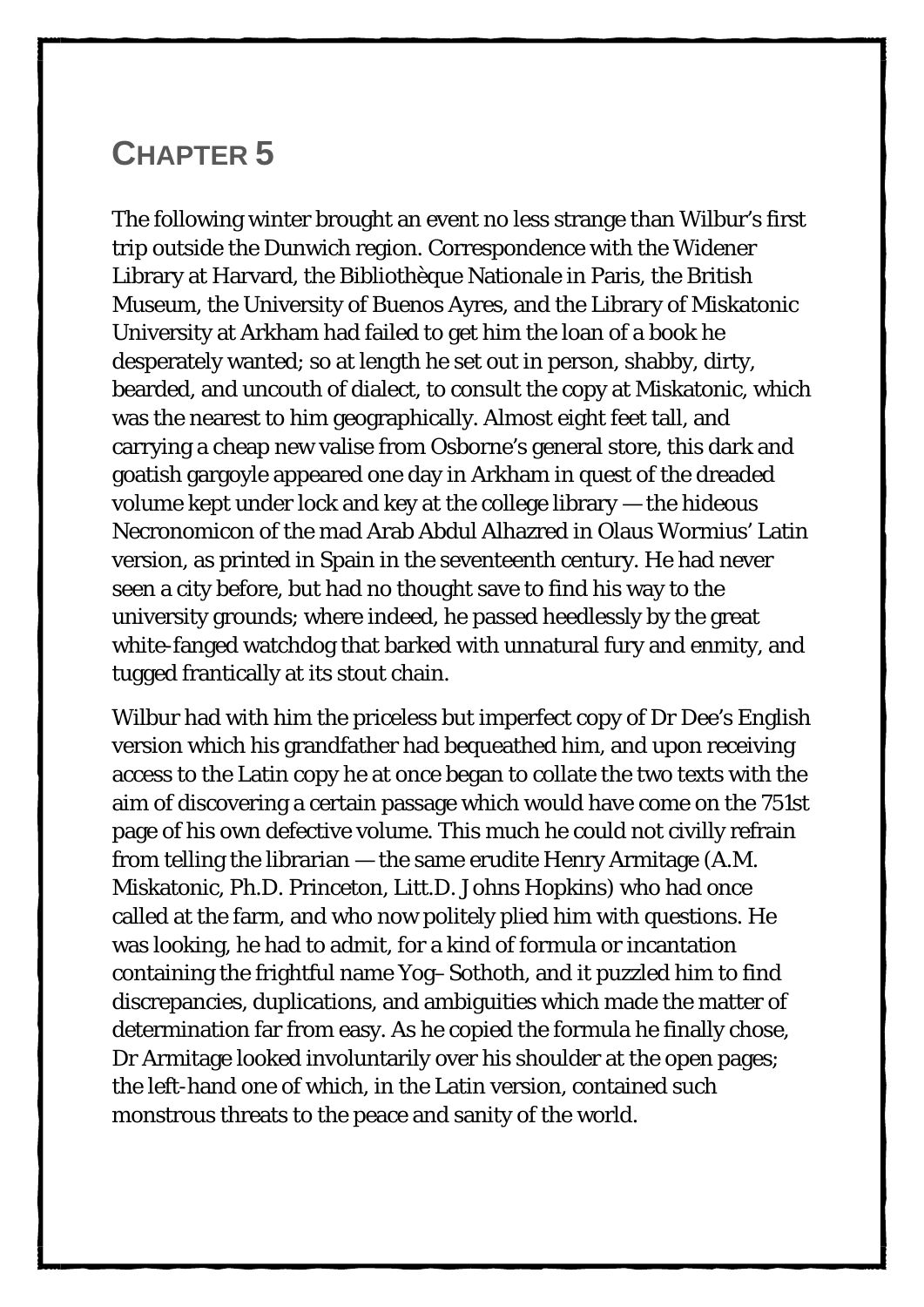Nor is it to be thought (ran the text as Armitage mentally translated it) that man is either the oldest or the last of earth's masters, or that the common bulk of life and substance walks alone. The Old Ones were, the Old Ones are, and the Old Ones shall be. Not in the spaces we know, but between them, they walk serene and primal, undimensioned and to us unseen. Yog–Sothoth knows the gate. Yog–Sothoth is the gate. Yog– Sothoth is the key and guardian of the gate. Past, present, future, all are one in Yog–Sothoth. He knows where the Old Ones broke through of old, and where They shall break through again. He knows where They had trod earth's fields, and where They still tread them, and why no one can behold Them as They tread. By Their smell can men sometimes know Them near, but of Their semblance can no man know, saving only in the features of those They have begotten on mankind; and of those are there many sorts, differing in likeness from man's truest eidolon to that shape without sight or substance which is Them. They walk unseen and foul in lonely places where the Words have been spoken and the Rites howled through at their Seasons. The wind gibbers with Their voices, and the earth mutters with Their consciousness. They bend the forest and crush the city, yet may not forest or city behold the hand that smites. Kadath in the cold waste hath known Them, and what man knows Kadath? The ice desert of the South and the sunken isles of Ocean hold stones whereon Their seal is engraver, but who hath seen the deep frozen city or the sealed tower long garlanded with seaweed and barnacles? Great Cthulhu is Their cousin, yet can he spy Them only dimly. Iä! Shub–Niggurath! As a foulness shall ye know Them. Their hand is at your throats, yet ye see Them not; and Their habitation is even one with your guarded threshold. Yog–Sothoth is the key to the gate, whereby the spheres meet. Man rules now where They ruled once; They shall soon rule where man rules now. After summer is winter, after winter summer. They wait patient and potent, for here shall They reign again.

Dr. Armitage, associating what he was reading with what he had heard of Dunwich and its brooding presences, and of Wilbur Whateley and his dim, hideous aura that stretched from a dubious birth to a cloud of probable matricide, felt a wave of fright as tangible as a draught of the tomb's cold clamminess. The bent, goatish giant before him seemed like the spawn of another planet or dimension; like something only partly of mankind, and linked to black gulfs of essence and entity that stretch like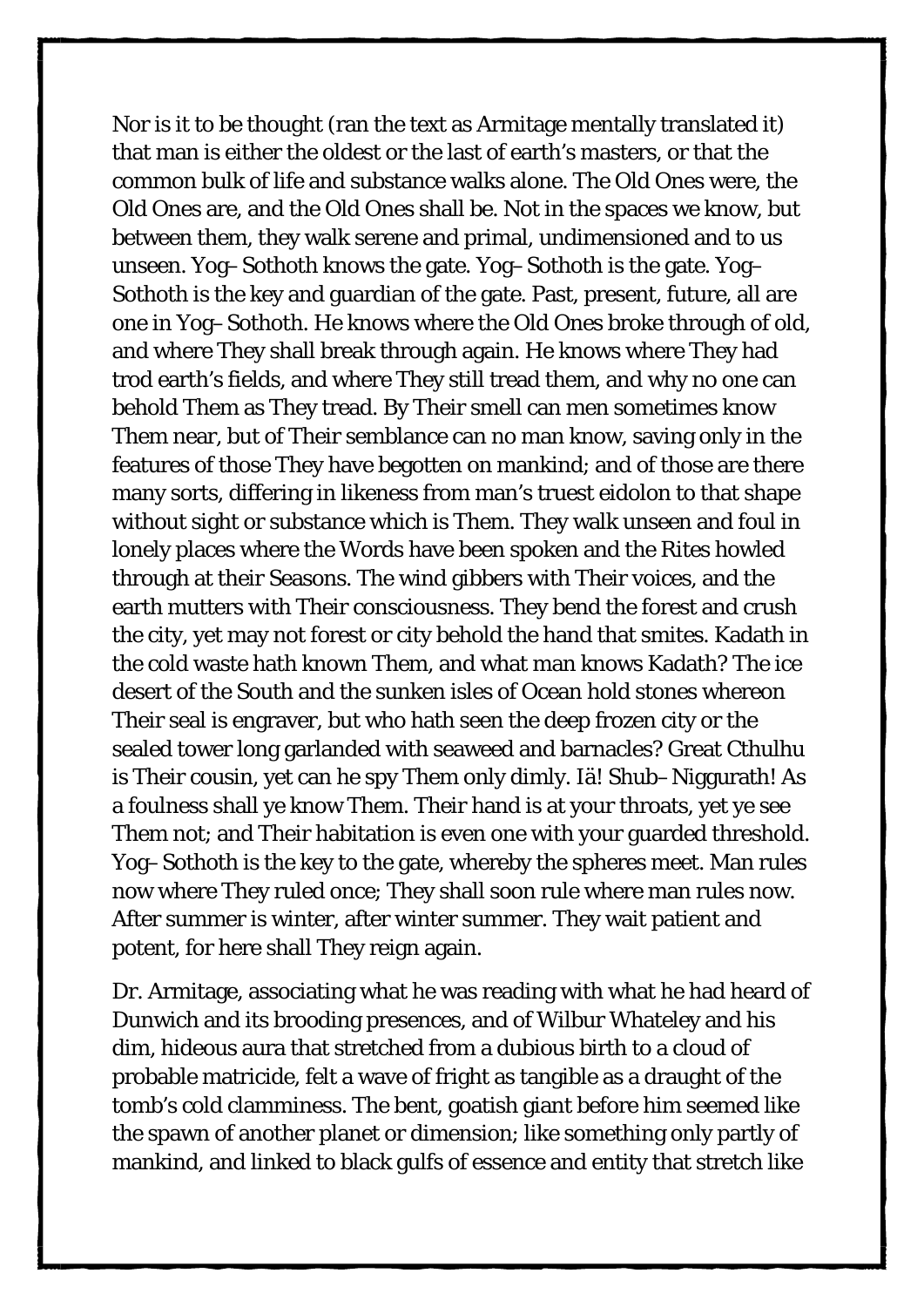titan phantasms beyond all spheres of force and matter, space and time. Presently Wilbur raised his head and began speaking in that strange, resonant fashion which hinted at sound-producing organs unlike the run of mankind's.

'Mr Armitage,' he said, 'I calc'late I've got to take that book home. They's things in it I've got to try under sarten conditions that I can't git here, en' it 'ud be a mortal sin to let a red-tape rule hold me up. Let me take it along, Sir, an' I'll swar they wun't nobody know the difference. I dun't need to tell ye I'll take good keer of it. It wan't me that put this Dee copy in the shape it is . . . '

He stopped as he saw firm denial on the librarian's face, and his own goatish features grew crafty. Armitage, half-ready to tell him he might make a copy of what parts he needed, thought suddenly of the possible consequences and checked himself. There was too much responsibility in giving such a being the key to such blasphemous outer spheres. Whateley saw how things stood, and tried to answer lightly.

'Wal, all right, ef ye feel that way abaout it. Maybe Harvard won't be so fussy as yew be.' And without saying more he rose and strode out of the building, stooping at each doorway.

Armitage heard the savage yelping of the great watchdog, and studied Whateley's gorilla-like lope as he crossed the bit of campus visible from the window. He thought of the wild tales he had heard, and recalled the old Sunday stories in the Advertiser; these things, and the lore he had picked up from Dunwich rustics and villagers during his one visit there. Unseen things not of earth — or at least not of tridimensional earth rushed foetid and horrible through New England's glens, and brooded obscenely on the mountain tops. Of this he had long felt certain. Now he seemed to sense the close presence of some terrible part of the intruding horror, and to glimpse a hellish advance in the black dominion of the ancient and once passive nightmare. He locked away the Necronomicon with a shudder of disgust, but the room still reeked with an unholy and unidentifiable stench. 'As a foulness shall ye know them,' he quoted. Yes — the odour was the same as that which had sickened him at the Whateley farmhouse less than three years before. He thought of Wilbur, goatish and ominous, once again, and laughed mockingly at the village rumours of his parentage.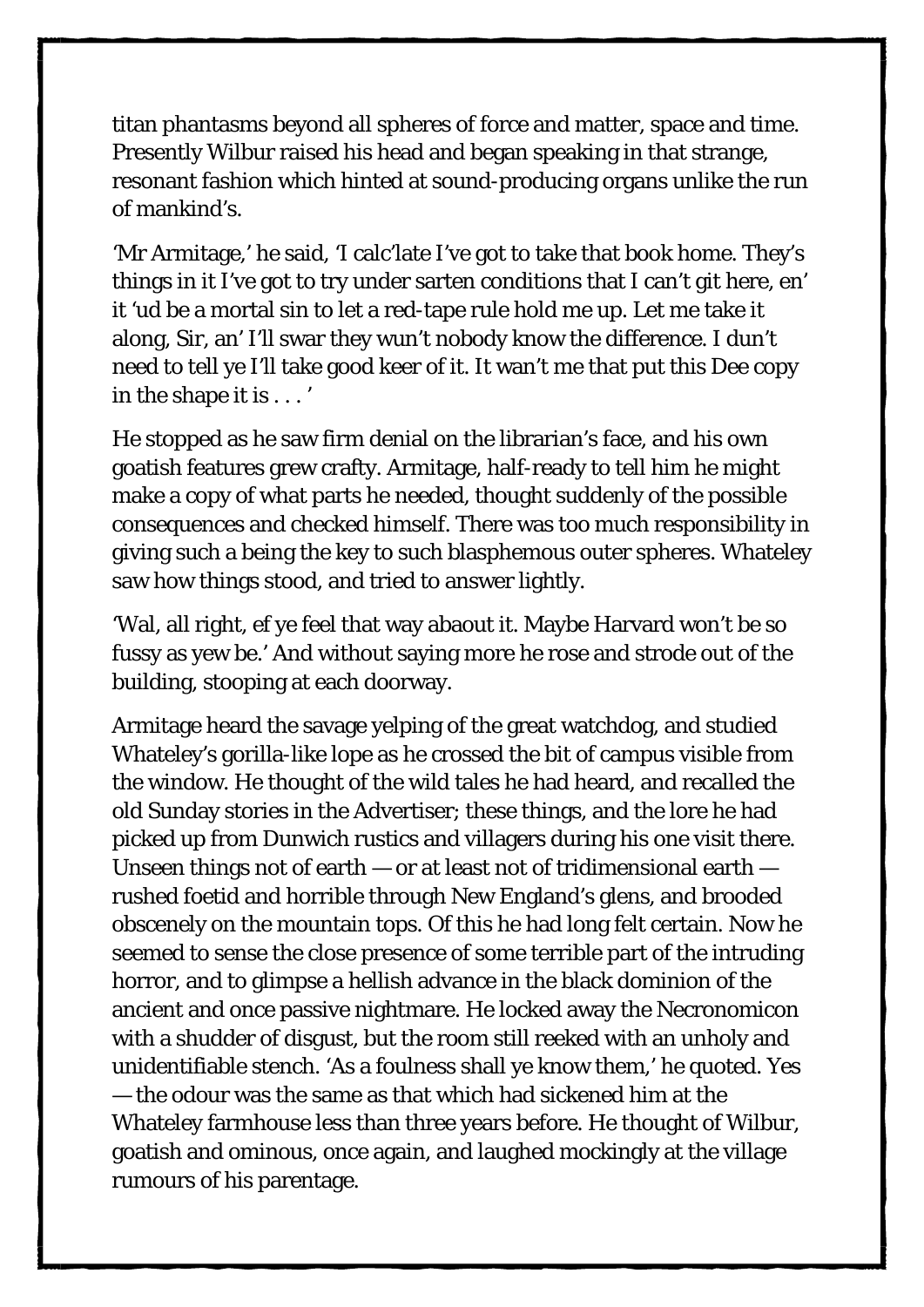'Inbreeding?' Armitage muttered half-aloud to himself. 'Great God, what simpletons! Show them Arthur Machen's Great God Pan and they'll think it a common Dunwich scandal! But what thing — what cursed shapeless influence on or off this three-dimensional earth — was Wilbur Whateley's father? Born on Candlemas — nine months after May Eve of 1912, when the talk about the queer earth noises reached clear to Arkham — what walked on the mountains that May night? What Roodmas horror fastened itself on the world in half-human flesh and blood?'

During the ensuing weeks Dr Armitage set about to collect all possible data on Wilbur Whateley and the formless presences around Dunwich. He got in communication with Dr Houghton of Aylesbury, who had attended Old Whateley in his last illness, and found much to ponder over in the grandfather's last words as quoted by the physician.

A visit to Dunwich Village failed to bring out much that was new; but a close survey of the Necronomicon, in those parts which Wilbur had sought so avidly, seemed to supply new and terrible clues to the nature, methods, and desires of the strange evil so vaguely threatening this planet. Talks with several students of archaic lore in Boston, and letters to many others elsewhere, gave him a growing amazement which passed slowly through varied degrees of alarm to a state of really acute spiritual fear. As the summer drew on he felt dimly that something ought to be done about the lurking terrors of the upper Miskatonic valley, and about the monstrous being known to the human world as Wilbur Whateley.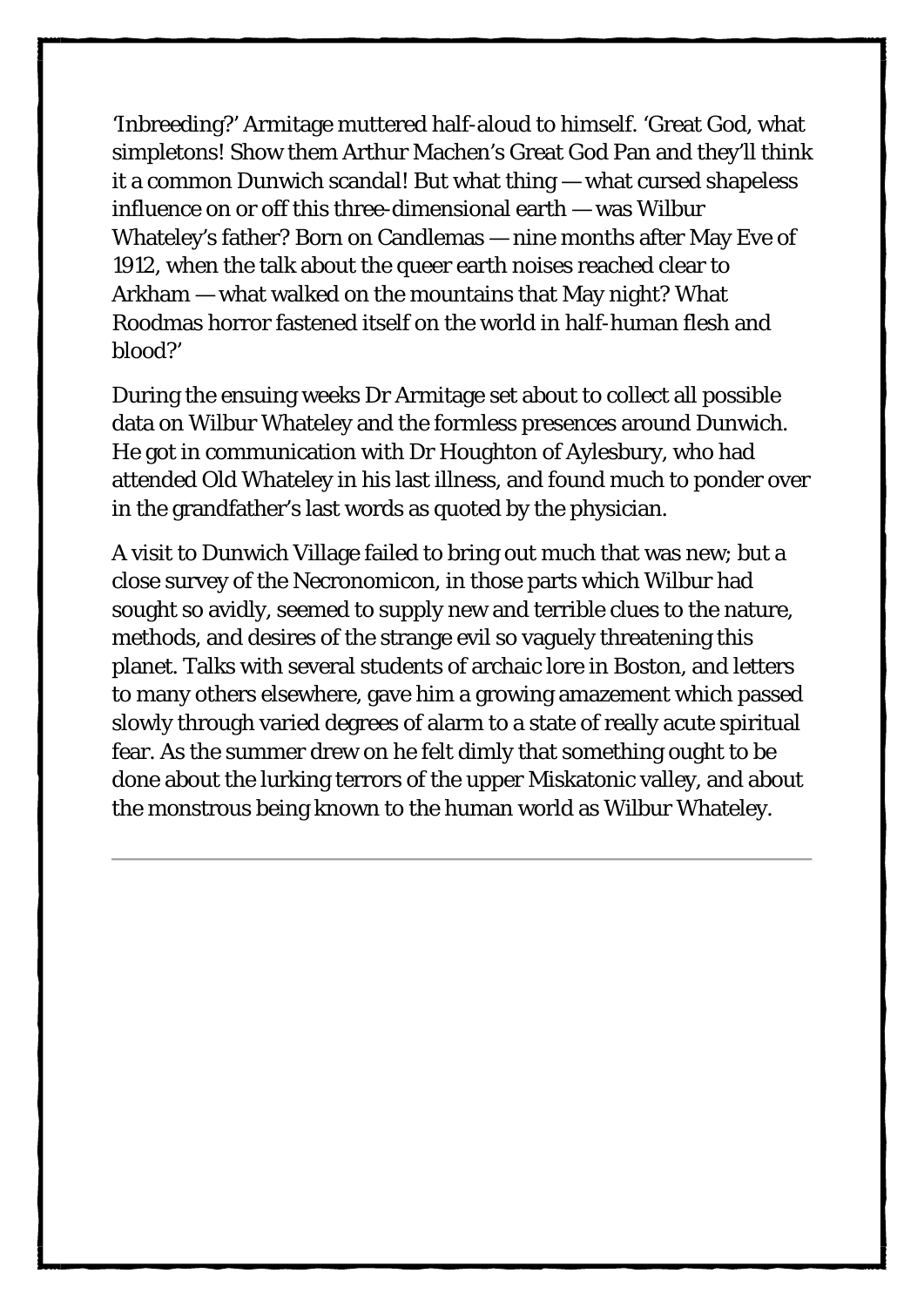#### <span id="page-24-0"></span>**CHAPTER 6**

The Dunwich horror itself came between Lammas and the equinox in 1928, and Dr Armitage was among those who witnessed its monstrous prologue. He had heard, meanwhile, of Whateley's grotesque trip to Cambridge, and of his frantic efforts to borrow or copy from the Necronomicon at the Widener Library. Those efforts had been in vain, since Armitage had issued warnings of the keenest intensity to all librarians having charge of the dreaded volume. Wilbur had been shockingly nervous at Cambridge; anxious for the book, yet almost equally anxious to get home again, as if he feared the results of being away long.

Early in August the half-expected outcome developed, and in the small hours of the third Dr Armitage was awakened suddenly by the wild, fierce cries of the savage watchdog on the college campus. Deep and terrible, the snarling, half-mad growls and barks continued; always in mounting volume, but with hideously significant pauses. Then there rang out a scream from a wholly different throat — such a scream as roused half the sleepers of Arkham and haunted their dreams ever afterwards such a scream as could come from no being born of earth, or wholly of earth.

Armitage, hastening into some clothing and rushing across the street and lawn to the college buildings, saw that others were ahead of him; and heard the echoes of a burglar-alarm still shrilling from the library. An open window showed black and gaping in the moonlight. What had come had indeed completed its entrance; for the barking and the screaming, now fast fading into a mixed low growling and moaning, proceeded unmistakably from within. Some instinct warned Armitage that what was taking place was not a thing for unfortified eyes to see, so he brushed back the crowd with authority as he unlocked the vestibule door. Among the others he saw Professor Warren Rice and Dr Francis Morgan, men to whom he had told some of his conjectures and misgivings; and these two he motioned to accompany him inside. The inward sounds, except for a watchful, droning whine from the dog, had by this time quite subsided; but Armitage now perceived with a sudden start that a loud chorus of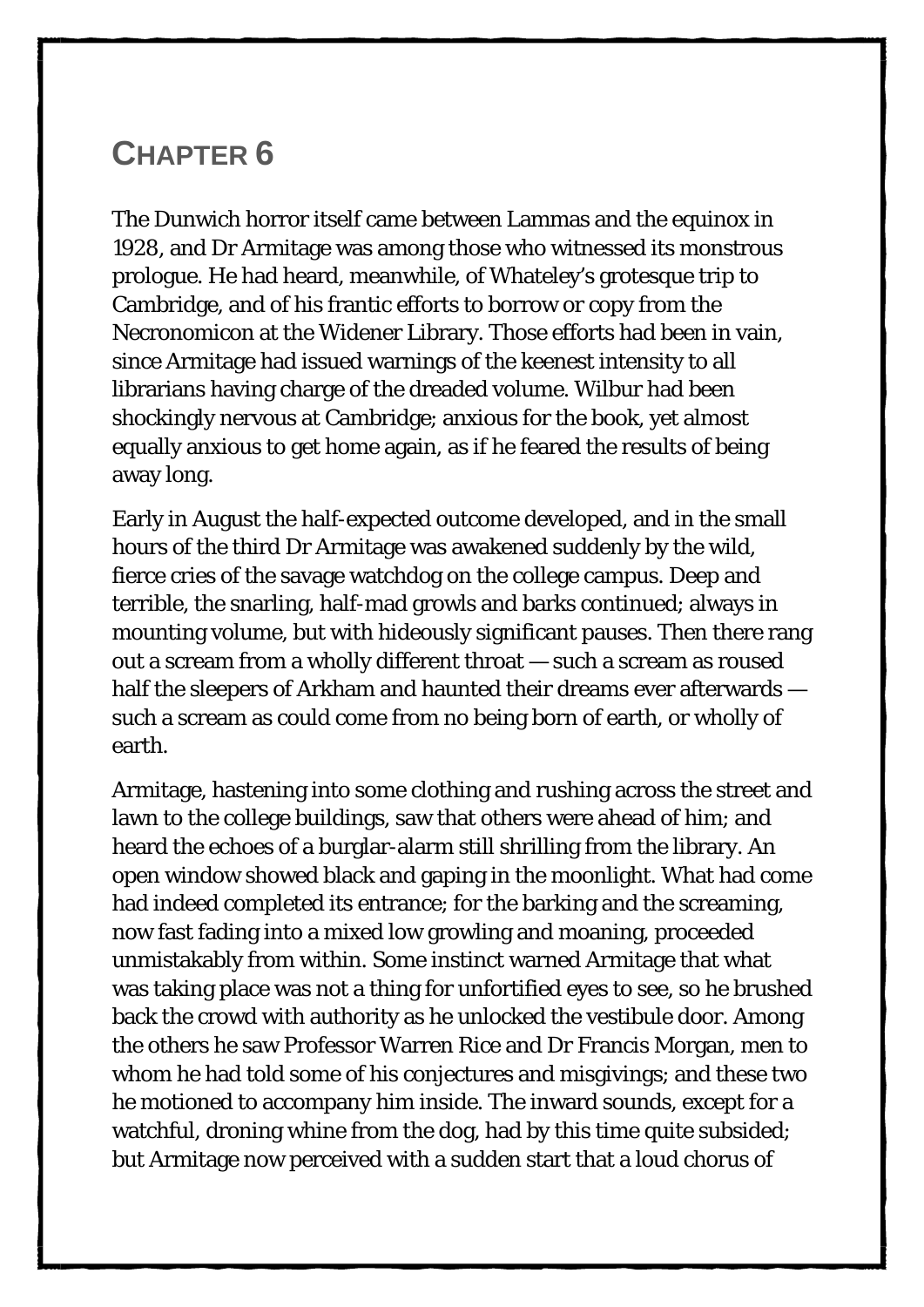whippoorwills among the shrubbery had commenced a damnably rhythmical piping, as if in unison with the last breaths of a dying man. The building was full of a frightful stench which Dr Armitage knew too well, and the three men rushed across the hall to the small genealogical reading-room whence the low whining came. For a second nobody dared to turn on the light, then Armitage summoned up his courage and snapped the switch. One of the three  $-$  it is not certain which  $-$  shrieked aloud at what sprawled before them among disordered tables and overturned chairs. Professor Rice declares that he wholly lost consciousness for an instant, though he did not stumble or fall.

The thing that lay half-bent on its side in a foetid pool of greenish-yellow ichor and tarry stickiness was almost nine feet tall, and the dog had torn off all the clothing and some of the skin. It was not quite dead, but twitched silently and spasmodically while its chest heaved in monstrous unison with the mad piping of the expectant whippoorwills outside. Bits of shoe-leather and fragments of apparel were scattered about the room, and just inside the window an empty canvas sack lay where it had evidently been thrown. Near the central desk a revolver had fallen, a dented but undischarged cartridge later explaining why it had not been fired. The thing itself, however, crowded out all other images at the time. It would be trite and not wholly accurate to say that no human pen could describe it, but one may properly say that it could not be vividly visualized by anyone whose ideas of aspect and contour are too closely bound up with the common life-forms of this planet and of the three known dimensions. It was partly human, beyond a doubt, with very manlike hands and head, and the goatish, chinless face had the stamp of the Whateley's upon it. But the torso and lower parts of the body were teratologically fabulous, so that only generous clothing could ever have enabled it to walk on earth unchallenged or uneradicated.

Above the waist it was semi-anthropomorphic; though its chest, where the dog's rending paws still rested watchfully, had the leathery, reticulated hide of a crocodile or alligator. The back was piebald with yellow and black, and dimly suggested the squamous covering of certain snakes. Below the waist, though, it was the worst; for here all human resemblance left off and sheer phantasy began. The skin was thickly covered with coarse black fur, and from the abdomen a score of long greenish-grey tentacles with red sucking mouths protruded limply.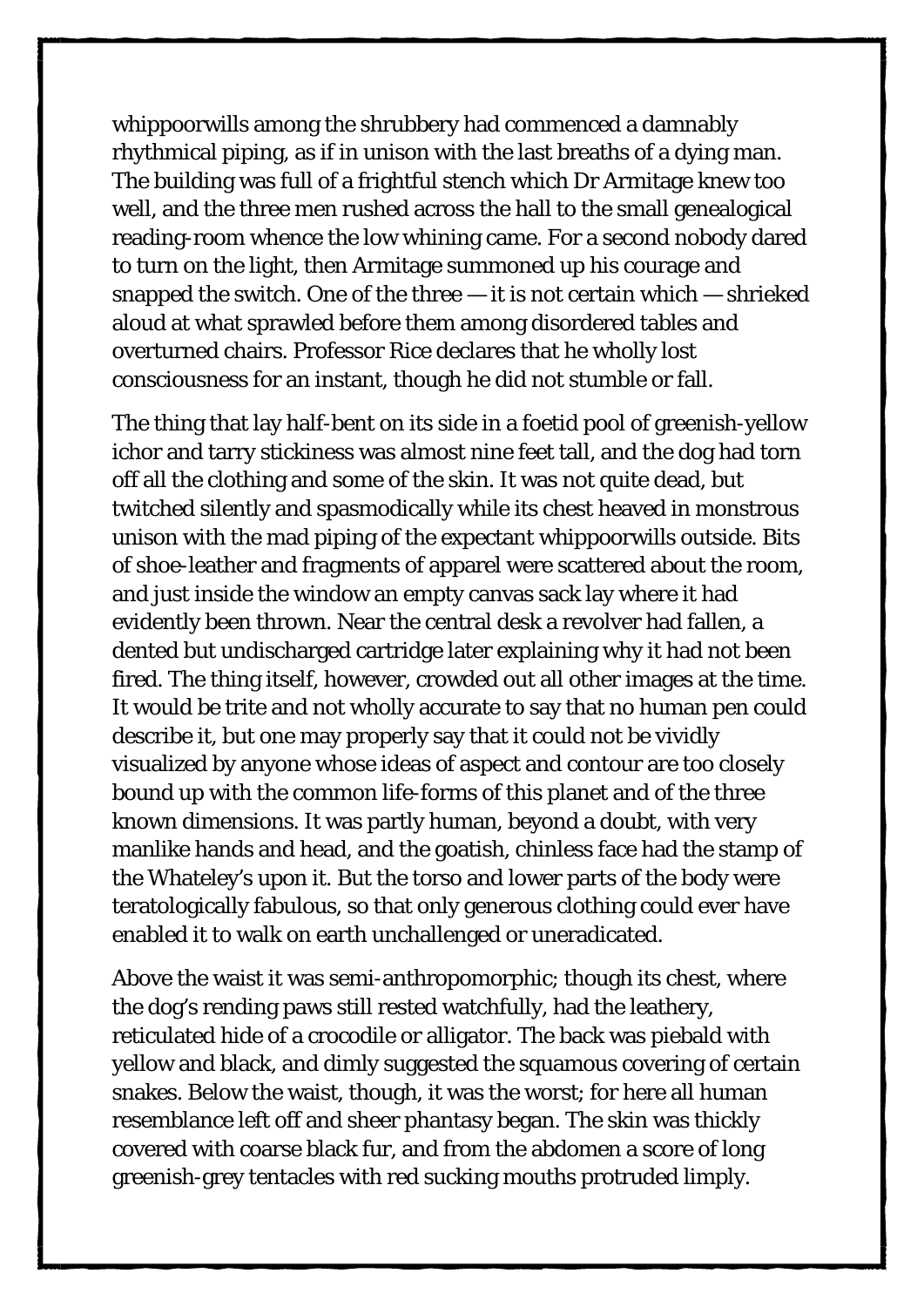Their arrangement was odd, and seemed to follow the symmetries of some cosmic geometry unknown to earth or the solar system. On each of the hips, deep set in a kind of pinkish, ciliated orbit, was what seemed to be a rudimentary eye; whilst in lieu of a tail there depended a kind of trunk or feeler with purple annular markings, and with many evidences of being an undeveloped mouth or throat. The limbs, save for their black fur, roughly resembled the hind legs of prehistoric earth's giant saurians, and terminated in ridgy-veined pads that were neither hooves nor claws. When the thing breathed, its tail and tentacles rhythmically changed colour, as if from some circulatory cause normal to the non-human greenish tinge, whilst in the tail it was manifest as a yellowish appearance which alternated with a sickly grayish-white in the spaces between the purple rings. Of genuine blood there was none; only the foetid greenish-yellow ichor which trickled along the painted floor beyond the radius of the stickiness, and left a curious discoloration behind it. As the presence of the three men seemed to rouse the dying thing, it began to mumble without turning or raising its head. Dr Armitage made no written record of its mouthings, but asserts confidently that nothing in English was uttered. At first the syllables defied all correlation with any speech of earth, but towards the last there came some disjointed fragments evidently taken from the Necronomicon, that monstrous blasphemy in quest of which the thing had perished. These fragments, as Armitage recalls them, ran something like 'N'gai, n'gha'ghaa, bugg-shoggog, y'hah: Yog–Sothoth, Yog–Sothoth . . . ' They trailed off into nothingness as the whippoorwills shrieked in rhythmical crescendos of unholy anticipation.

Then came a halt in the gasping, and the dog raised its head in a long, lugubrious howl. A change came over the yellow, goatish face of the prostrate thing, and the great black eyes fell in appallingly. Outside the window the shrilling of the whippoorwills had suddenly ceased, and above the murmurs of the gathering crowd there came the sound of a panic-struck whirring and fluttering. Against the moon vast clouds of feathery watchers rose and raced from sight, frantic at that which they had sought for prey.

All at once the dog started up abruptly, gave a frightened bark, and leaped nervously out of the window by which it had entered. A cry rose from the crowd, and Dr Armitage shouted to the men outside that no one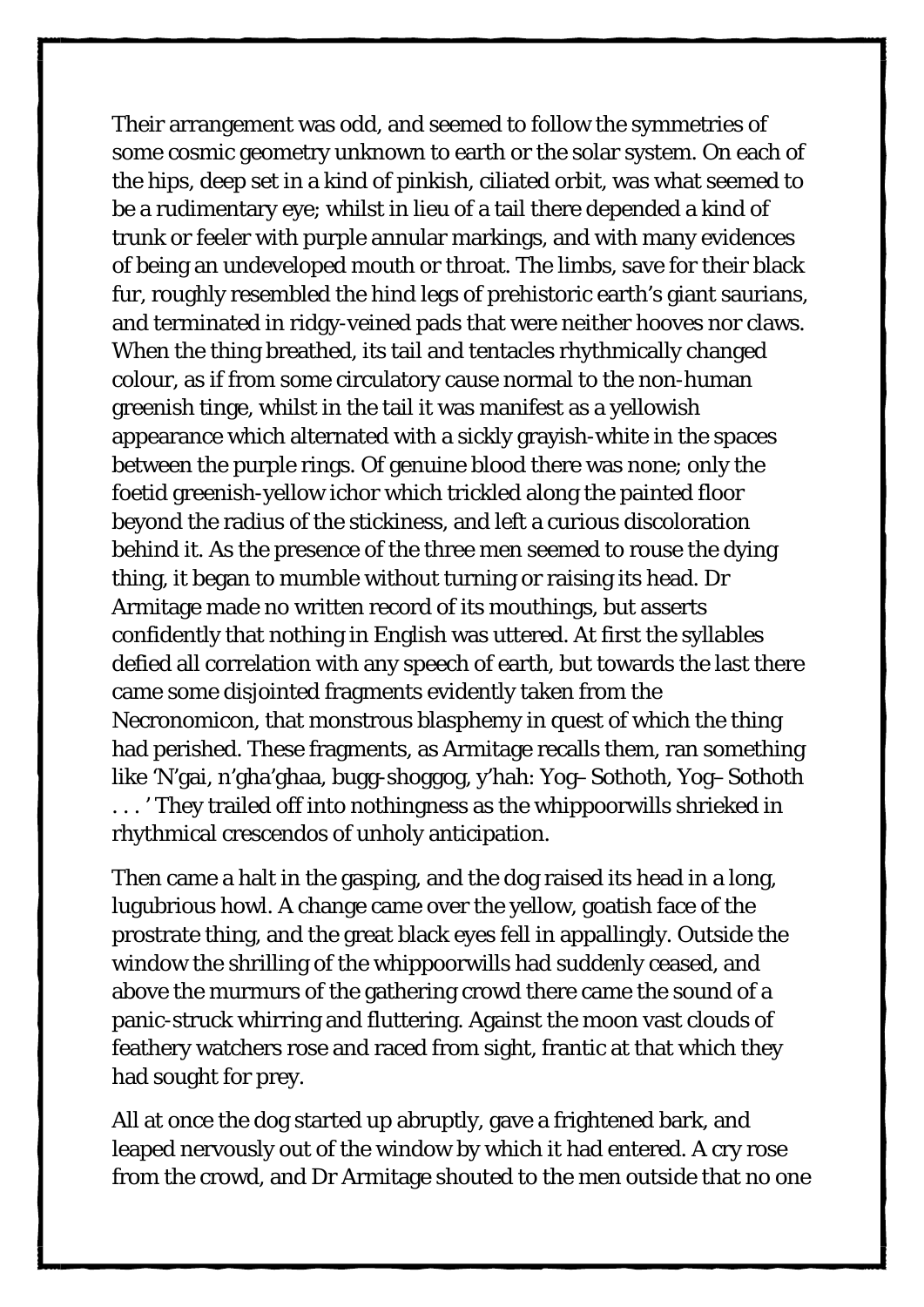must be admitted till the police or medical examiner came. He was thankful that the windows were just too high to permit of peering in, and drew the dark curtains carefully down over each one. By this time two policemen had arrived; and Dr Morgan, meeting them in the vestibule, was urging them for their own sakes to postpone entrance to the stenchfilled reading-room till the examiner came and the prostrate thing could be covered up.

Meanwhile frightful changes were taking place on the floor. One need not describe the kind and rate of shrinkage and disintegration that occurred before the eyes of Dr Armitage and Professor Rice; but it is permissible to say that, aside from the external appearance of face and hands, the really human element in Wilbur Whateley must have been very small. When the medical examiner came, there was only a sticky whitish mass on the painted boards, and the monstrous odour had nearly disappeared. Apparently Whateley had had no skull or bony skeleton; at least, in any true or stable sense. He had taken somewhat after his unknown father.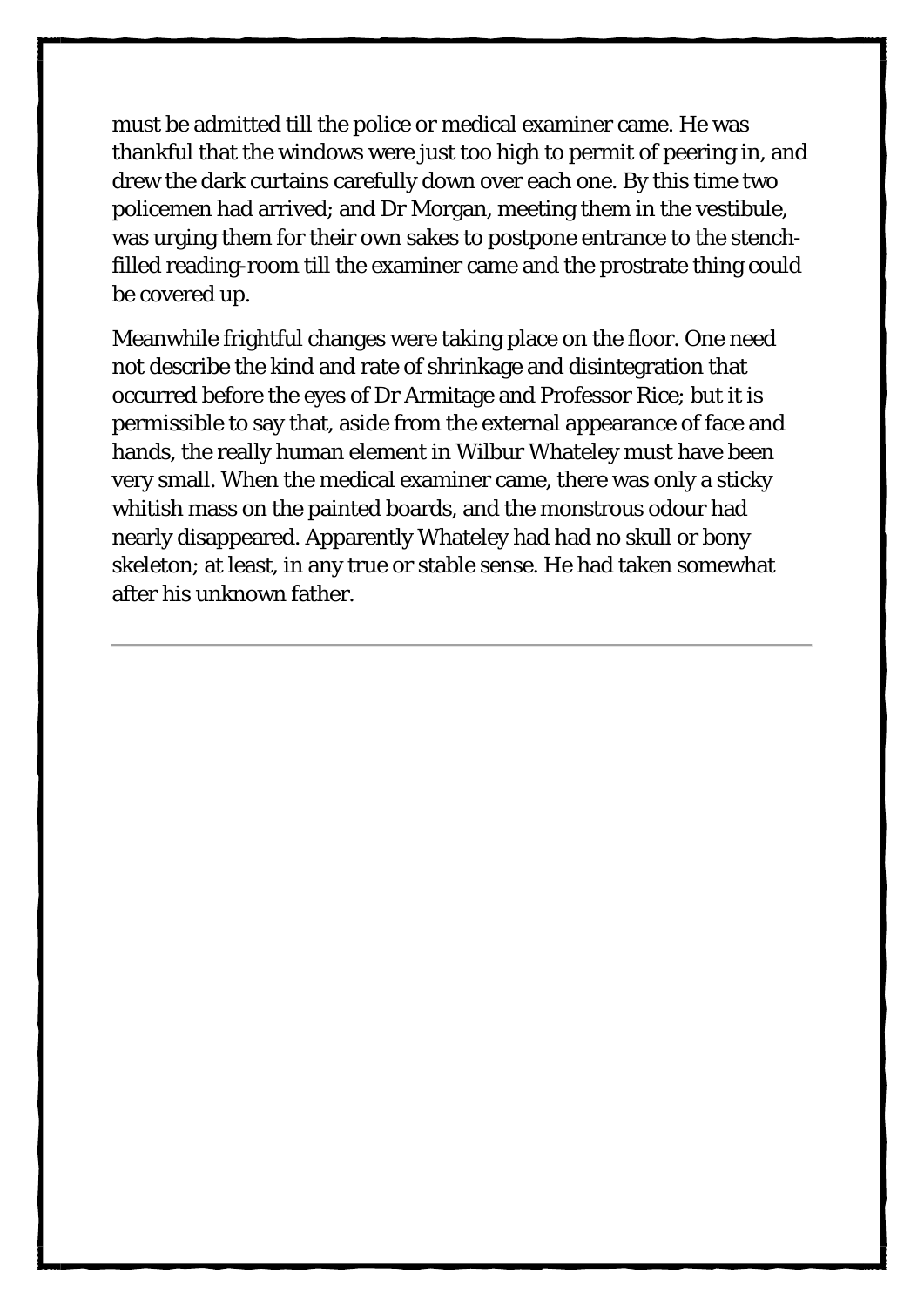#### <span id="page-28-0"></span>**CHAPTER 7**

Yet all this was only the prologue of the actual Dunwich horror. Formalities were gone through by bewildered officials, abnormal details were duly kept from press and public, and men were sent to Dunwich and Aylesbury to look up property and notify any who might be heirs of the late Wilbur Whateley. They found the countryside in great agitation, both because of the growing rumblings beneath the domed hills, and because of the unwonted stench and the surging, lapping sounds which came increasingly from the great empty shell formed by Whateley's boarded-up farmhouse. Earl Sawyer, who tended the horse and cattle during Wilbur's absence, had developed a woefully acute case of nerves. The officials devised excuses not to enter the noisome boarded place; and were glad to confine their survey of the deceased's living quarters, the newly mended sheds, to a single visit. They filed a ponderous report at the courthouse in Aylesbury, and litigations concerning heirship are said to be still in progress amongst the innumerable Whateleys, decayed and undecayed, of the upper Miskatonic valley.

An almost interminable manuscript in strange characters, written in a huge ledger and adjudged a sort of diary because of the spacing and the variations in ink and penmanship, presented a baffling puzzle to those who found it on the old bureau which served as its owner's desk. After a week of debate it was sent to Miskatonic University, together with the deceased's collection of strange books, for study and possible translation; but even the best linguists soon saw that it was not likely to be unriddled with ease. No trace of the ancient gold with which Wilbur and Old Whateley had always paid their debts has yet been discovered.

It was in the dark of September ninth that the horror broke loose. The hill noises had been very pronounced during the evening, and dogs barked frantically all night. Early risers on the tenth noticed a peculiar stench in the air. About seven o'clock Luther Brown, the hired boy at George Corey's, between Cold Spring Glen and the village, rushed frenziedly back from his morning trip to Ten–Acre Meadow with the cows. He was almost convulsed with fright as he stumbled into the kitchen; and in the yard outside the no less frightened herd were pawing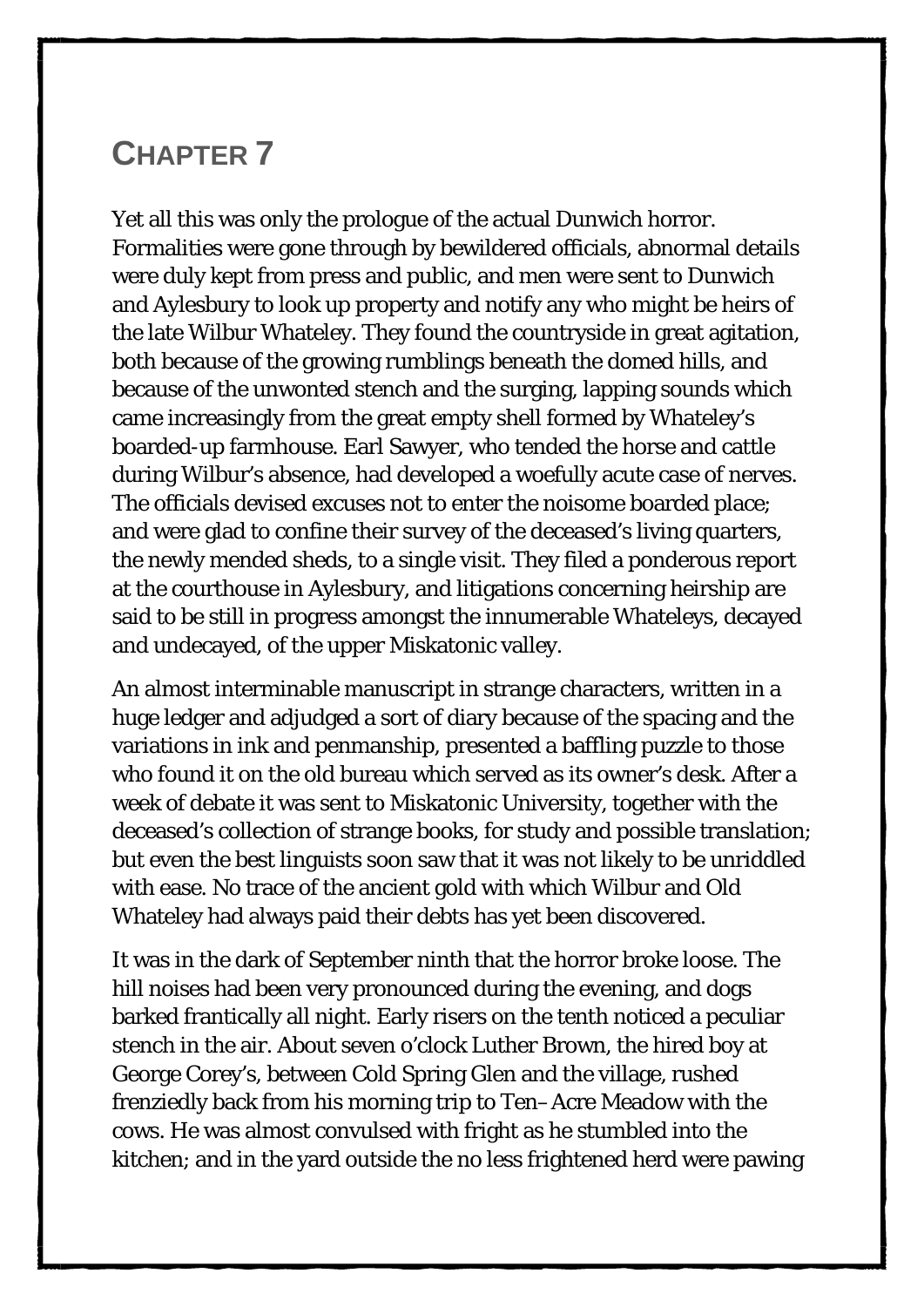and lowing pitifully, having followed the boy back in the panic they shared with him. Between gasps Luther tried to stammer out his tale to Mrs Corey.

'Up thar in the rud beyont the glen, Mis' Corey — they's suthin' ben thar! It smells like thunder, an' all the bushes an' little trees is pushed back from the rud like they'd a haouse ben moved along of it. An' that ain't the wust, nuther. They's prints in the rud, Mis' Corey — great raound prints as big as barrel-heads, all sunk dawon deep like a elephant had ben along, only they's a sight more nor four feet could make! I looked at one or two afore I run, an' I see every one was covered with lines spreadin' aout from one place, like as if big palm-leaf fans — twict or three times as big as any they is — hed of ben paounded dawon into the rud. An' the smell was awful, like what it is around Wizard Whateley's ol' haouse . . . '

Here he faltered, and seemed to shiver afresh with the fright that had sent him flying home. Mrs Corey, unable to extract more information, began telephoning the neighbours; thus starting on its rounds the overture of panic that heralded the major terrors. When she got Sally Sawyer, housekeeper at Seth Bishop's, the nearest place to Whateley's, it became her turn to listen instead of transmit; for Sally's boy Chauncey, who slept poorly, had been up on the hill towards Whateley's, and had dashed back in terror after one look at the place, and at the pasturage where Mr Bishop's cows had been left out all night.

'Yes, Mis' Corey,' came Sally's tremulous voice over the party wire, 'Cha'ncey he just come back a-postin', and couldn't half talk fer bein' scairt! He says Ol' Whateley's house is all bowed up, with timbers scattered raound like they'd ben dynamite inside; only the bottom floor ain't through, but is all covered with a kind o' tar-like stuff that smells awful an' drips daown offen the aidges onto the graoun' whar the side timbers is blowed away. An' they's awful kinder marks in the yard, tew great raound marks bigger raound than a hogshead, an' all sticky with stuff like is on the browed-up haouse. Cha'ncey he says they leads off into the medders, whar a great swath wider'n a barn is matted daown, an' all the stun walls tumbled every whichway wherever it goes.

'An' he says, says he, Mis' Corey, as haow he sot to look fer Seth's caows, frightened ez he was an' faound 'em in the upper pasture nigh the Devil's Hop Yard in an awful shape. Haff on 'em's clean gone, an' nigh haff o'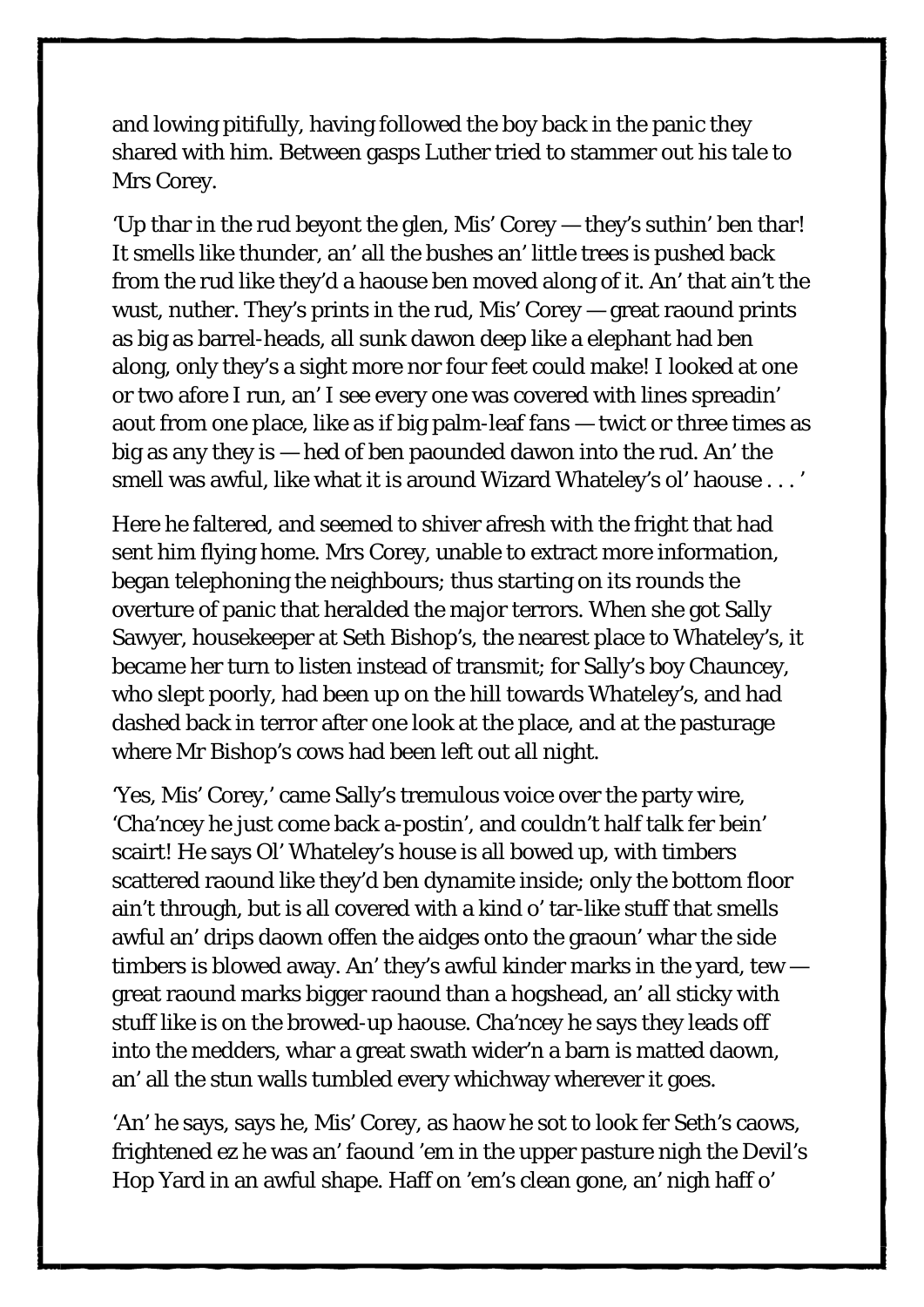them that's left is sucked most dry o' blood, with sores on 'em like they's ben on Whateleys cattle ever senct Lavinny's black brat was born. Seth hes gone aout naow to look at 'em, though I'll vaow he won't keer ter git very nigh Wizard Whateley's! Cha'ncey didn't look keerful ter see whar the big matted-daown swath led arter it leff the pasturage, but he says he thinks it p'inted towards the glen rud to the village.

'I tell ye, Mis' Corey, they's suthin' abroad as hadn't orter be abroad, an' I for one think that black Wilbur Whateley, as come to the bad end he deserved, is at the bottom of the breedin' of it. He wa'n't all human hisself, I allus says to everybody; an' I think he an' Ol' Whateley must a raised suthin' in that there nailed-up haouse as ain't even so human as he was. They's allus ben unseen things araound Dunwich — livin' things — as ain't human an' ain't good fer human folks.

'The graoun' was a-talkin' las' night, an' towards mornin' Cha'ncey he heered the whippoorwills so laoud in Col' Spring Glen he couldn't sleep nun. Then he thought he heered another faint-like saound over towards Wizard Whateley's — a kinder rippin' or tearin' o' wood, like some big box er crate was bein' opened fur off. What with this an' that, he didn't git to sleep at all till sunup, an' no sooner was he up this mornin', but he's got to go over to Whateley's an' see what's the matter. He see enough I tell ye, Mis' Corey! This dun't mean no good, an' I think as all the menfolks ought to git up a party an' do suthin'. I know suthin' awful's abaout, an' feel my time is nigh, though only Gawd knows jest what it is.

'Did your Luther take accaount o' whar them big tracks led tew? No? Wal, Mis' Corey, ef they was on the glen rud this side o' the glen, an' ain't got to your haouse yet, I calc'late they must go into the glen itself. They would do that. I allus says Col' Spring Glen ain't no healthy nor decent place. The whippoorwills an' fireflies there never did act like they was creaters o' Gawd, an' they's them as says ye kin hear strange things arushin' an' a-talkin' in the air dawon thar ef ye stand in the right place, atween the rock falls an' Bear's Den.'

By that noon fully three-quarters of the men and boys of Dunwich were trooping over the roads and meadows between the newmade Whateley ruins and Cold Spring Glen, examining in horror the vast, monstrous prints, the maimed Bishop cattle, the strange, noisome wreck of the farmhouse, and the bruised, matted vegetation of the fields and roadside.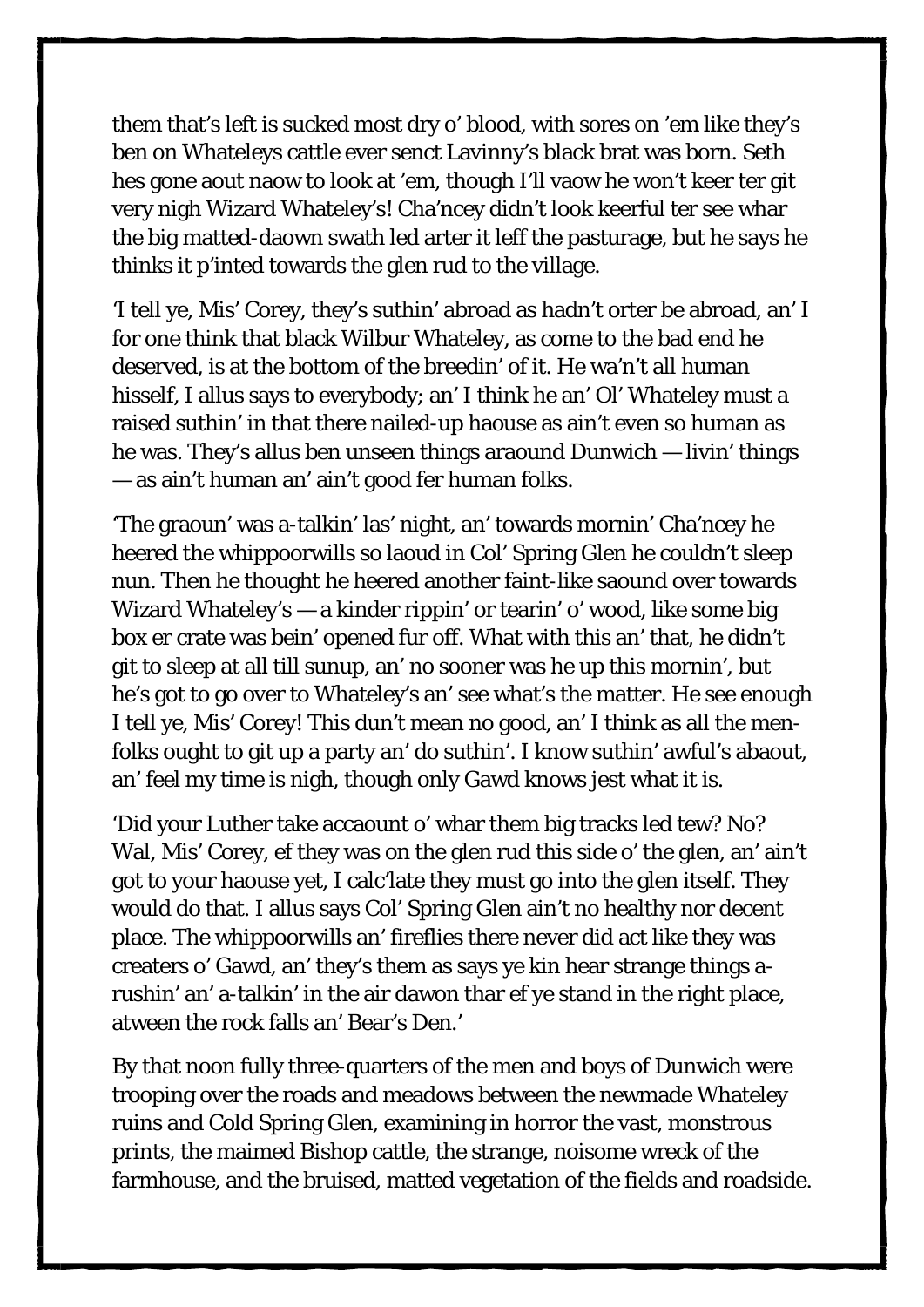Whatever had burst loose upon the world had assuredly gone down into the great sinister ravine; for all the trees on the banks were bent and broken, and a great avenue had been gouged in the precipice-hanging underbrush. It was as though a house, launched by an avalanche, had slid down through the tangled growths of the almost vertical slope. From below no sound came, but only a distant, undefinable foetor; and it is not to be wondered at that the men preferred to stay on the edge and argue, rather than descend and beard the unknown Cyclopean horror in its lair. Three dogs that were with the party had barked furiously at first, but seemed cowed and reluctant when near the glen. Someone telephoned the news to the Aylesbury Transcript; but the editor, accustomed to wild tales from Dunwich, did no more than concoct a humorous paragraph about it; an item soon afterwards reproduced by the Associated Press.

That night everyone went home, and every house and barn was barricaded as stoutly as possible. Needless to say, no cattle were allowed to remain in open pasturage. About two in the morning a frightful stench and the savage barking of the dogs awakened the household at Elmer Frye's, on the eastern edge of Cold Spring Glen, and all agreed that they could hear a sort of muffled swishing or lapping sound from somewhere outside. Mrs Frye proposed telephoning the neighbours, and Elmer was about to agree when the noise of splintering wood burst in upon their deliberations. It came, apparently, from the barn; and was quickly followed by a hideous screaming and stamping amongst the cattle. The dogs slavered and crouched close to the feet of the fear-numbed family. Frye lit a lantern through force of habit, but knew it would be death to go out into that black farmyard. The children and the women-folk whimpered, kept from screaming by some obscure, vestigial instinct of defence which told them their lives depended on silence. At last the noise of the cattle subsided to a pitiful moaning, and a great snapping, crashing, and crackling ensued. The Fryes, huddled together in the sitting-room, did not dare to move until the last echoes died away far down in Cold Spring Glen. Then, amidst the dismal moans from the stable and the daemoniac piping of the late whippoorwills in the glen, Selina Frye tottered to the telephone and spread what news she could of the second phase of the horror.

The next day all the countryside was in a panic; and cowed, uncommunicative groups came and went where the fiendish thing had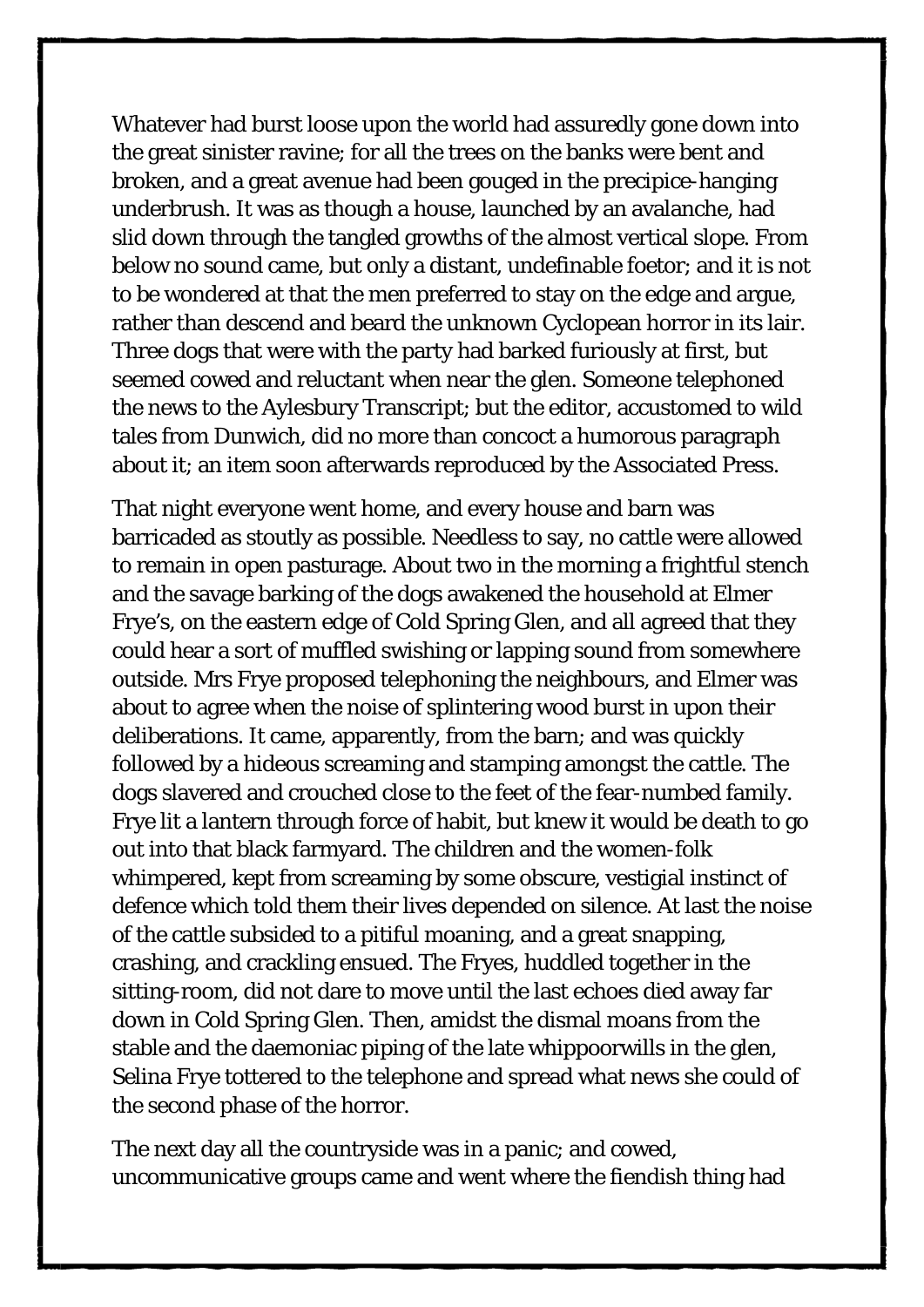occurred. Two titan swaths of destruction stretched from the glen to the Frye farmyard, monstrous prints covered the bare patches of ground, and one side of the old red barn had completely caved in. Of the cattle, only a quarter could be found and identified. Some of these were in curious fragments, and all that survived had to be shot. Earl Sawyer suggested that help be asked from Aylesbury or Arkham, but others maintained it would be of no use. Old Zebulon Whateley, of a branch that hovered about halfway between soundness and decadence, made darkly wild suggestions about rites that ought to be practiced on the hilltops. He came of a line where tradition ran strong, and his memories of chantings in the great stone circles were not altogether connected with Wilbur and his grandfather.

Darkness fell upon a stricken countryside too passive to organize for real defence. In a few cases closely related families would band together and watch in the gloom under one roof; but in general there was only a repetition of the barricading of the night before, and a futile, ineffective gesture of loading muskets and setting pitchforks handily about. Nothing, however, occurred except some hill noises; and when the day came there were many who hoped that the new horror had gone as swiftly as it had come. There were even bold souls who proposed an offensive expedition down in the glen, though they did not venture to set an actual example to the still reluctant majority.

When night came again the barricading was repeated, though there was less huddling together of families. In the morning both the Frye and the Seth Bishop households reported excitement among the dogs and vague sounds and stenches from afar, while early explorers noted with horror a fresh set of the monstrous tracks in the road skirting Sentinel Hill. As before, the sides of the road showed a bruising indicative of the blasphemously stupendous bulk of the horror; whilst the conformation of the tracks seemed to argue a passage in two directions, as if the moving mountain had come from Cold Spring Glen and returned to it along the same path. At the base of the hill a thirty-foot swath of crushed shrubbery saplings led steeply upwards, and the seekers gasped when they saw that even the most perpendicular places did not deflect the inexorable trail. Whatever the horror was, it could scale a sheer stony cliff of almost complete verticality; and as the investigators climbed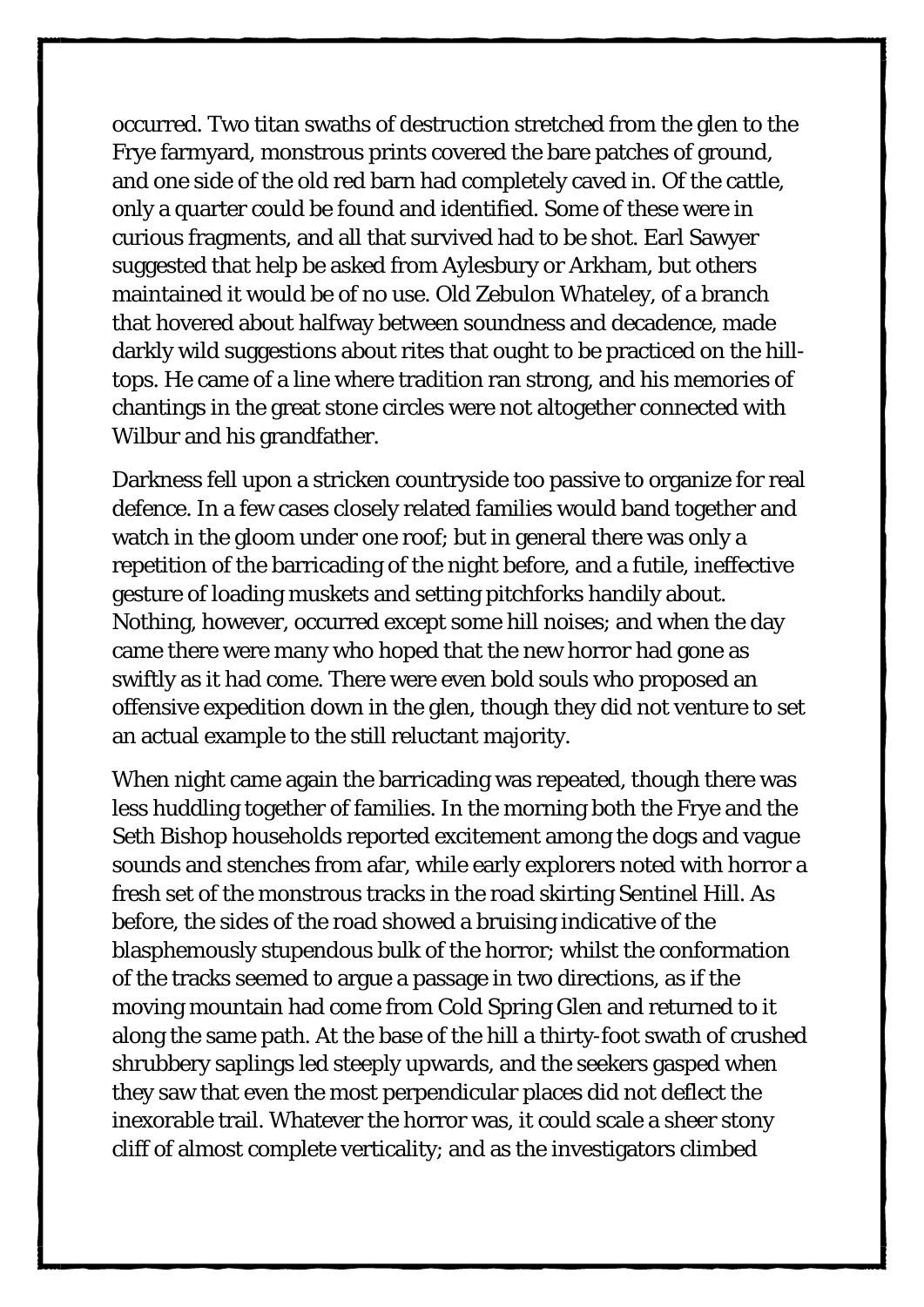round to the hill's summit by safer routes they saw that the trail ended or rather, reversed — there.

It was here that the Whateleys used to build their hellish fires and chant their hellish rituals by the table-like stone on May Eve and Hallowmass. Now that very stone formed the centre of a vast space thrashed around by the mountainous horror, whilst upon its slightly concave surface was a thick and foetid deposit of the same tarry stickiness observed on the floor of the ruined Whateley farmhouse when the horror escaped. Men looked at one another and muttered. Then they looked down the hill. Apparently the horror had descended by a route much the same as that of its ascent. To speculate was futile. Reason, logic, and normal ideas of motivation stood confounded. Only old Zebulon, who was not with the group, could have done justice to the situation or suggested a plausible explanation.

Thursday night began much like the others, but it ended less happily. The whippoorwills in the glen had screamed with such unusual persistence that many could not sleep, and about 3 A.M. all the party telephones rang tremulously. Those who took down their receivers heard a fright-mad voice shriek out, 'Help, oh, my Gawd! . . . ' and some thought a crashing sound followed the breaking off of the exclamation. There was nothing more. No one dared do anything, and no one knew till morning whence the call came. Then those who had heard it called everyone on the line, and found that only the Fryes did not reply. The truth appeared an hour later, when a hastily assembled group of armed men trudged out to the Frye place at the head of the glen. It was horrible, yet hardly a surprise. There were more swaths and monstrous prints, but there was no longer any house. It had caved in like an egg-shell, and amongst the ruins nothing living or dead could be discovered. Only a stench and a tarry stickiness. The Elmer Fryes had been erased from Dunwich.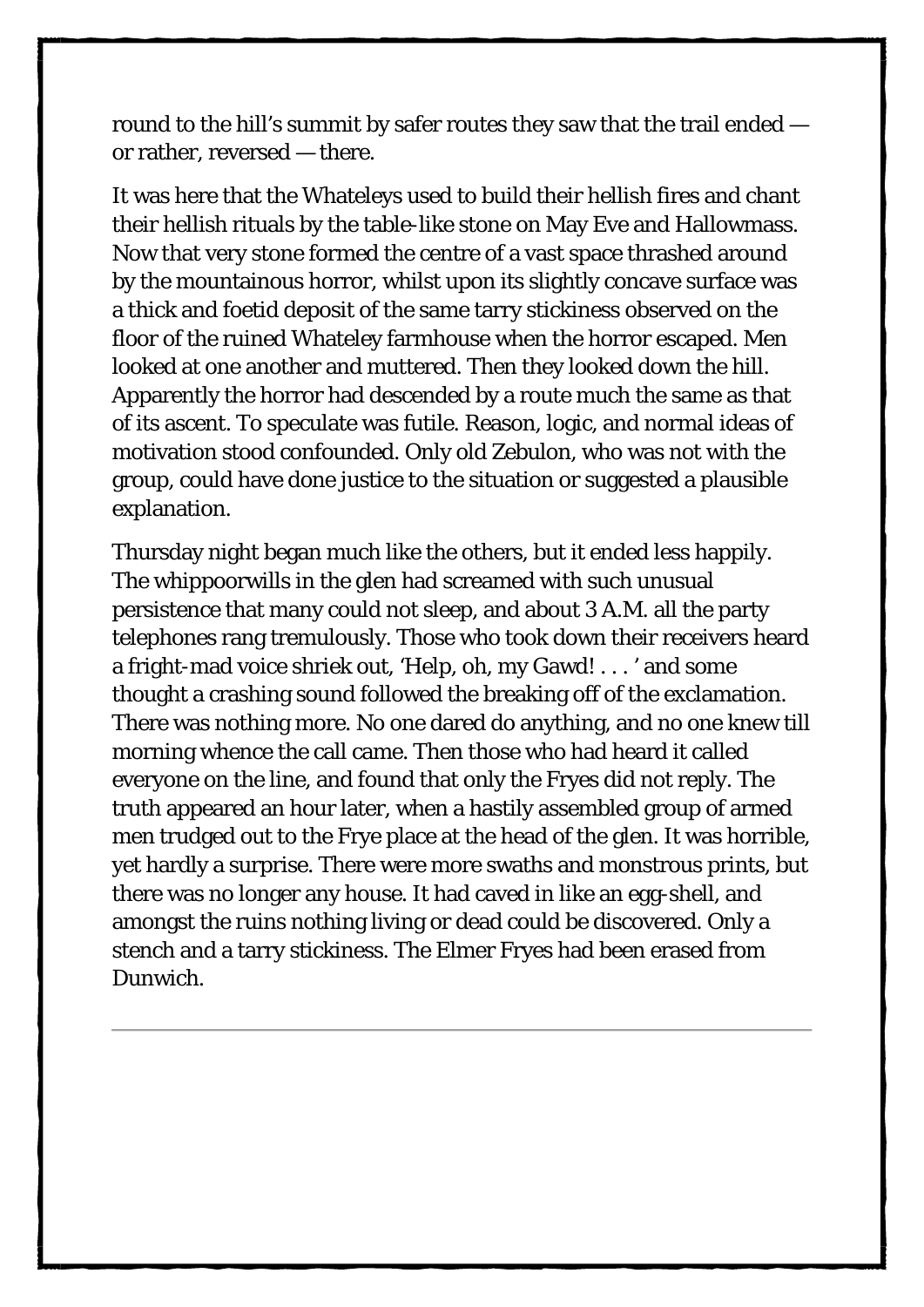#### <span id="page-34-0"></span>**CHAPTER 8**

In the meantime a quieter yet even more spiritually poignant phase of the horror had been blackly unwinding itself behind the closed door of a shelf-lined room in Arkham. The curious manuscript record or diary of Wilbur Whateley, delivered to Miskatonic University for translation had caused much worry and bafflement among the experts in language both ancient and modern; its very alphabet, notwithstanding a general resemblance to the heavily-shaded Arabic used in Mesopotamia, being absolutely unknown to any available authority. The final conclusion of the linguists was that the text represented an artificial alphabet, giving the effect of a cipher; though none of the usual methods of cryptographic solution seemed to furnish any clue, even when applied on the basis of every tongue the writer might conceivably have used. The ancient books taken from Whateley's quarters, while absorbingly interesting and in several cases promising to open up new and terrible lines of research among philosophers and men of science, were of no assistance whatever in this matter. One of them, a heavy tome with an iron clasp, was in another unknown alphabet — this one of a very different cast, and resembling Sanskrit more than anything else. The old ledger was at length given wholly into the charge of Dr Armitage, both because of his peculiar interest in the Whateley matter, and because of his wide linguistic learning and skill in the mystical formulae of antiquity and the middle ages.

Armitage had an idea that the alphabet might be something esoterically used by certain forbidden cults which have come down from old times, and which have inherited many forms and traditions from the wizards of the Saracenic world. That question, however, he did not deem vital; since it would be unnecessary to know the origin of the symbols if, as he suspected, they were used as a cipher in a modern language. It was his belief that, considering the great amount of text involved, the writer would scarcely have wished the trouble of using another speech than his own, save perhaps in certain special formulae and incantations. Accordingly he attacked the manuscript with the preliminary assumption that the bulk of it was in English.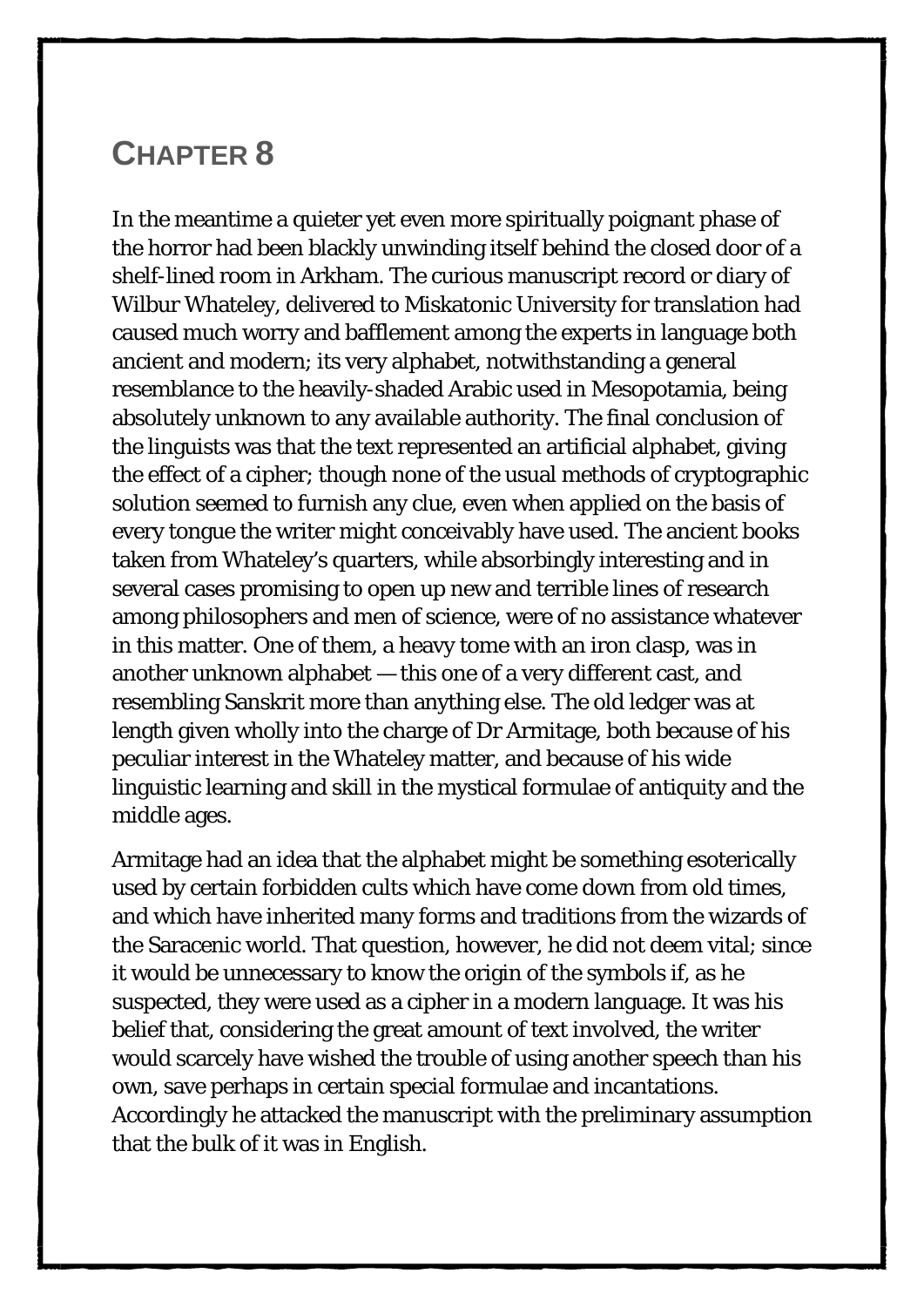Dr Armitage knew, from the repeated failures of his colleagues, that the riddle was a deep and complex one; and that no simple mode of solution could merit even a trial. All through late August he fortified himself with the mass lore of cryptography; drawing upon the fullest resources of his own library, and wading night after night amidst the arcana of Trithemius' Poligraphia, Giambattista Porta's De Furtivis Literarum Notis, De Vigenere's Traite des Chiffres, Falconer's Cryptomenysis Patefacta, Davys' and Thicknesse's eighteenth-century treatises, and such fairly modern authorities as Blair, van Marten and Kluber's script itself, and in time became convinced that he had to deal with one of those subtlest and most ingenious of cryptograms, in which many separate lists of corresponding letters are arranged like the multiplication table, and the message built up with arbitrary key-words known only to the initiated. The older authorities seemed rather more helpful than the newer ones, and Armitage concluded that the code of the manuscript was one of great antiquity, no doubt handed down through a long line of mystical experimenters. Several times he seemed near daylight, only to be set back by some unforeseen obstacle. Then, as September approached, the clouds began to clear. Certain letters, as used in certain parts of the manuscript, emerged definitely and unmistakably; and it became obvious that the text was indeed in English.

On the evening of September second the last major barrier gave way, and Dr Armitage read for the first time a continuous passage of Wilbur Whateley's annals. It was in truth a diary, as all had thought; and it was couched in a style clearly showing the mixed occult erudition and general illiteracy of the strange being who wrote it. Almost the first long passage that Armitage deciphered, an entry dated November 26, 1916, proved highly startling and disquieting. It was written, he remembered, by a child of three and a half who looked like a lad of twelve or thirteen.

Today learned the Aklo for the Sabaoth (it ran), which did not like, it being answerable from the hill and not from the air. That upstairs more ahead of me than I had thought it would be, and is not like to have much earth brain. Shot Elam Hutchins's collie Jack when he went to bite me, and Elam says he would kill me if he dast. I guess he won't. Grandfather kept me saying the Dho formula last night, and I think I saw the inner city at the 2 magnetic poles. I shall go to those poles when the earth is cleared off, if I can't break through with the Dho–Hna formula when I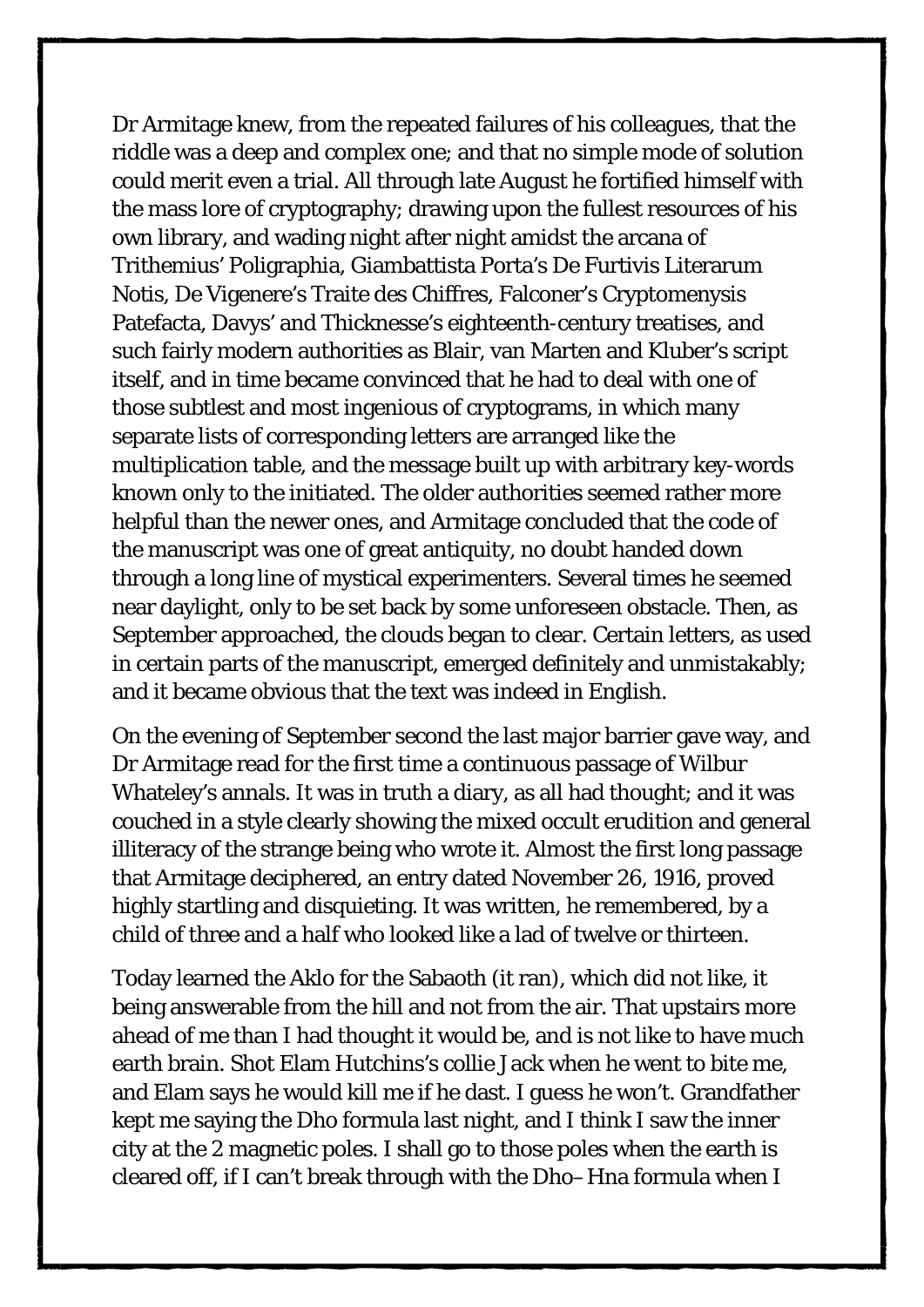commit it. They from the air told me at Sabbat that it will be years before I can clear off the earth, and I guess grandfather will be dead then, so I shall have to learn all the angles of the planes and all the formulas between the Yr and the Nhhngr. They from outside will help, but they cannot take body without human blood. That upstairs looks it will have the right cast. I can see it a little when I make the Voorish sign or blow the powder of Ibn Ghazi at it, and it is near like them at May Eve on the Hill. The other face may wear off some. I wonder how I shall look when the earth is cleared and there are no earth beings on it. He that came with the Aklo Sabaoth said I may be transfigured there being much of outside to work on.

Morning found Dr Armitage in a cold sweat of terror and a frenzy of wakeful concentration. He had not left the manuscript all night, but sat at his table under the electric light turning page after page with shaking hands as fast as he could decipher the cryptic text. He had nervously telephoned his wife he would not be home, and when she brought him a breakfast from the house he could scarcely dispose of a mouthful. All that day he read on, now and then halted maddeningly as a reapplication of the complex key became necessary. Lunch and dinner were brought him, but he ate only the smallest fraction of either. Toward the middle of the next night he drowsed off in his chair, but soon woke out of a tangle of nightmares almost as hideous as the truths and menaces to man's existence that he had uncovered.

On the morning of September fourth Professor Rice and Dr Morgan insisted on seeing him for a while, and departed trembling and ashengrey. That evening he went to bed, but slept only fitfully. Wednesday the next day  $-$  he was back at the manuscript, and began to take copious notes both from the current sections and from those he had already deciphered. In the small hours of that night he slept a little in a easy chair in his office, but was at the manuscript again before dawn. Some time before noon his physician, Dr Hartwell, called to see him and insisted that he cease work. He refused; intimating that it was of the most vital importance for him to complete the reading of the diary and promising an explanation in due course of time. That evening, just as twilight fell, he finished his terrible perusal and sank back exhausted. His wife, bringing his dinner, found him in a half-comatose state; but he was conscious enough to warn her off with a sharp cry when he saw her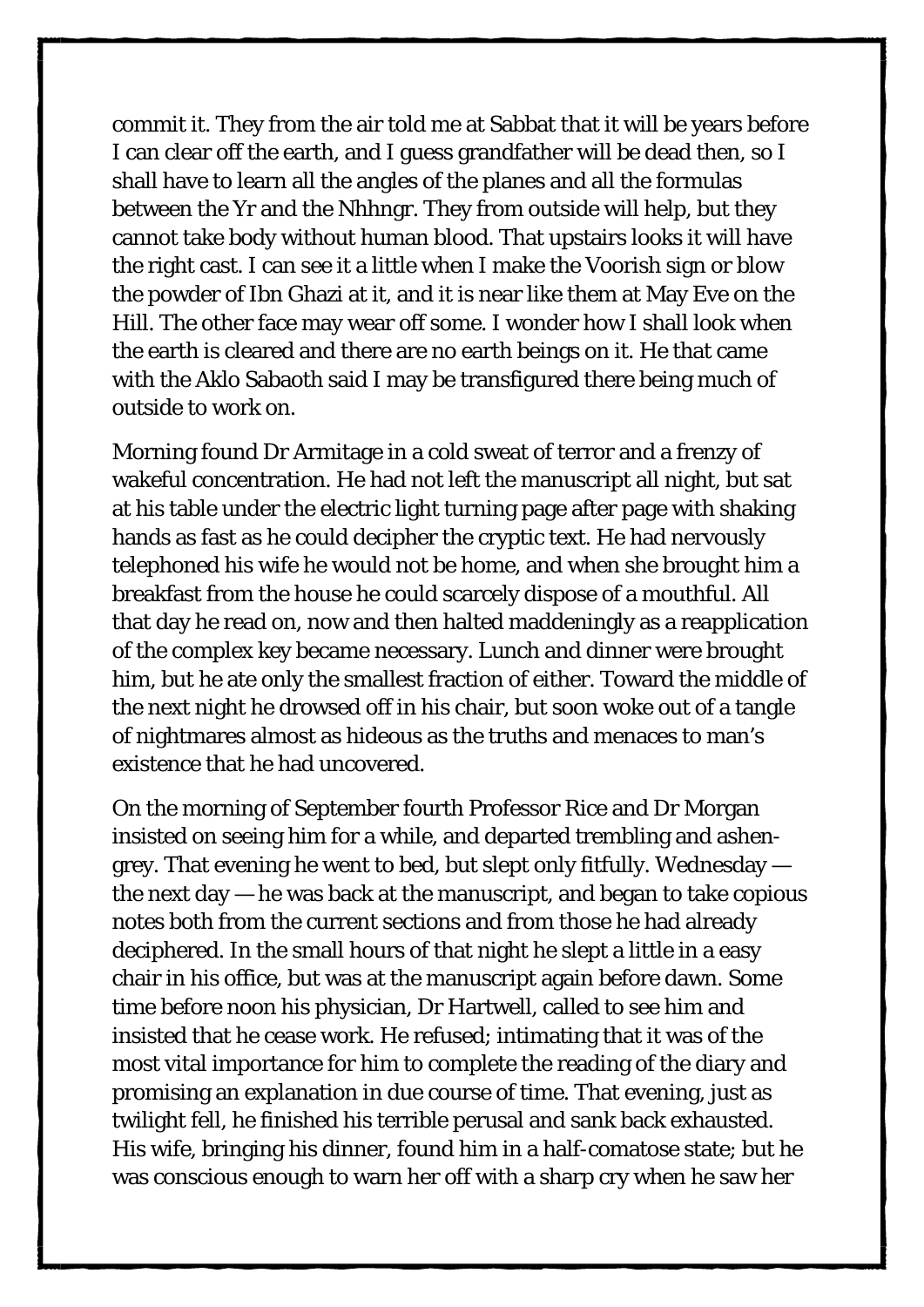eyes wander toward the notes he had taken. Weakly rising, he gathered up the scribbled papers and sealed them all in a great envelope, which he immediately placed in his inside coat pocket. He had sufficient strength to get home, but was so clearly in need of medical aid that Dr Hartwell was summoned at once. As the doctor put him to bed he could only mutter over and over again, 'But what, in God's name, can we do?'

Dr Armitage slept, but was partly delirious the next day. He made no explanations to Hartwell, but in his calmer moments spoke of the imperative need of a long conference with Rice and Morgan. His wilder wanderings were very startling indeed, including frantic appeals that something in a boarded-up farmhouse be destroyed, and fantastic references to some plan for the extirpation of the entire human race and all animal and vegetable life from the earth by some terrible elder race of beings from another dimension. He would shout that the world was in danger, since the Elder Things wished to strip it and drag it away from the solar system and cosmos of matter into some other plane or phase of entity from which it had once fallen, vigintillions of aeons ago. At other times he would call for the dreaded Necronomicon and the Daemonolatreia of Remigius, in which he seemed hopeful of finding some formula to check the peril he conjured up.

'Stop them, stop them!' he would shout. 'Those Whateleys meant to let them in, and the worst of all is left! Tell Rice and Morgan we must do something — it's a blind business, but I know how to make the powder . . . It hasn't been fed since the second of August, when Wilbur came here to his death, and at that rate . . . '

But Armitage had a sound physique despite his seventy-three years, and slept off his disorder that night without developing any real fever. He woke late Friday, clear of head, though sober with a gnawing fear and tremendous sense of responsibility. Saturday afternoon he felt able to go over to the library and summon Rice and Morgan for a conference, and the rest of that day and evening the three men tortured their brains in the wildest speculation and the most desperate debate. Strange and terrible books were drawn voluminously from the stack shelves and from secure places of storage; and diagrams and formulae were copied with feverish haste and in bewildering abundance. Of scepticism there was none. All three had seen the body of Wilbur Whateley as it lay on the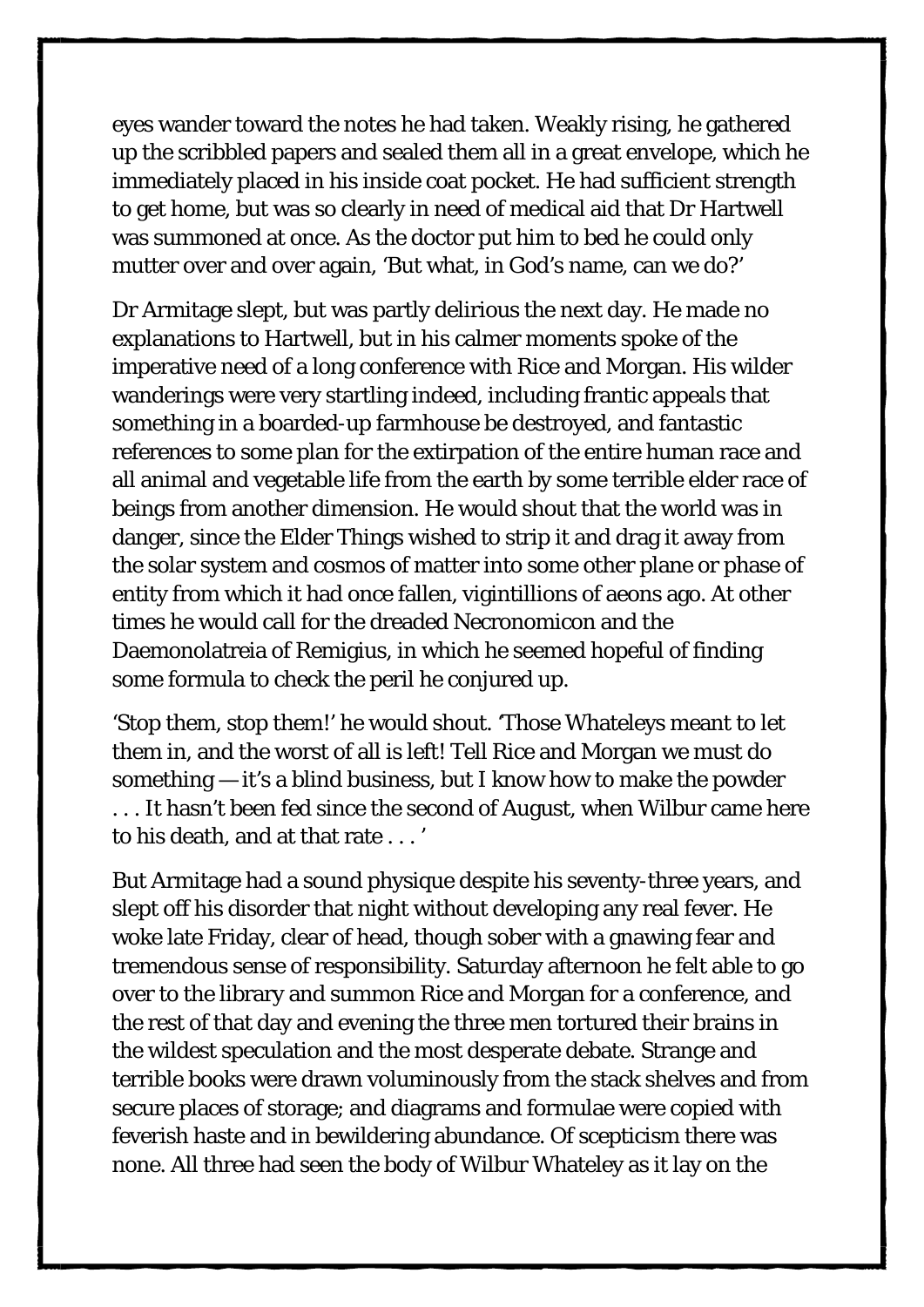floor in a room of that very building, and after that not one of them could feel even slightly inclined to treat the diary as a madman's raving.

Opinions were divided as to notifying the Massachusetts State Police, and the negative finally won. There were things involved which simply could not be believed by those who had not seen a sample, as indeed was made clear during certain subsequent investigations. Late at night the conference disbanded without having developed a definite plan, but all day Sunday Armitage was busy comparing formulae and mixing chemicals obtained from the college laboratory. The more he reflected on the hellish diary, the more he was inclined to doubt the efficacy of any material agent in stamping out the entity which Wilbur Whateley had left behind him — the earth threatening entity which, unknown to him, was to burst forth in a few hours and become the memorable Dunwich horror.

Monday was a repetition of Sunday with Dr Armitage, for the task in hand required an infinity of research and experiment. Further consultations of the monstrous diary brought about various changes of plan, and he knew that even in the end a large amount of uncertainty must remain. By Tuesday he had a definite line of action mapped out, and believed he would try a trip to Dunwich within a week. Then, on Wednesday, the great shock came. Tucked obscurely away in a corner of the Arkham Advertiser was a facetious little item from the Associated Press, telling what a record-breaking monster the bootleg whisky of Dunwich had raised up. Armitage, half stunned, could only telephone for Rice and Morgan. Far into the night they discussed, and the next day was a whirlwind of preparation on the part of them all. Armitage knew he would be meddling with terrible powers, yet saw that there was no other way to annul the deeper and more malign meddling which others had done before him.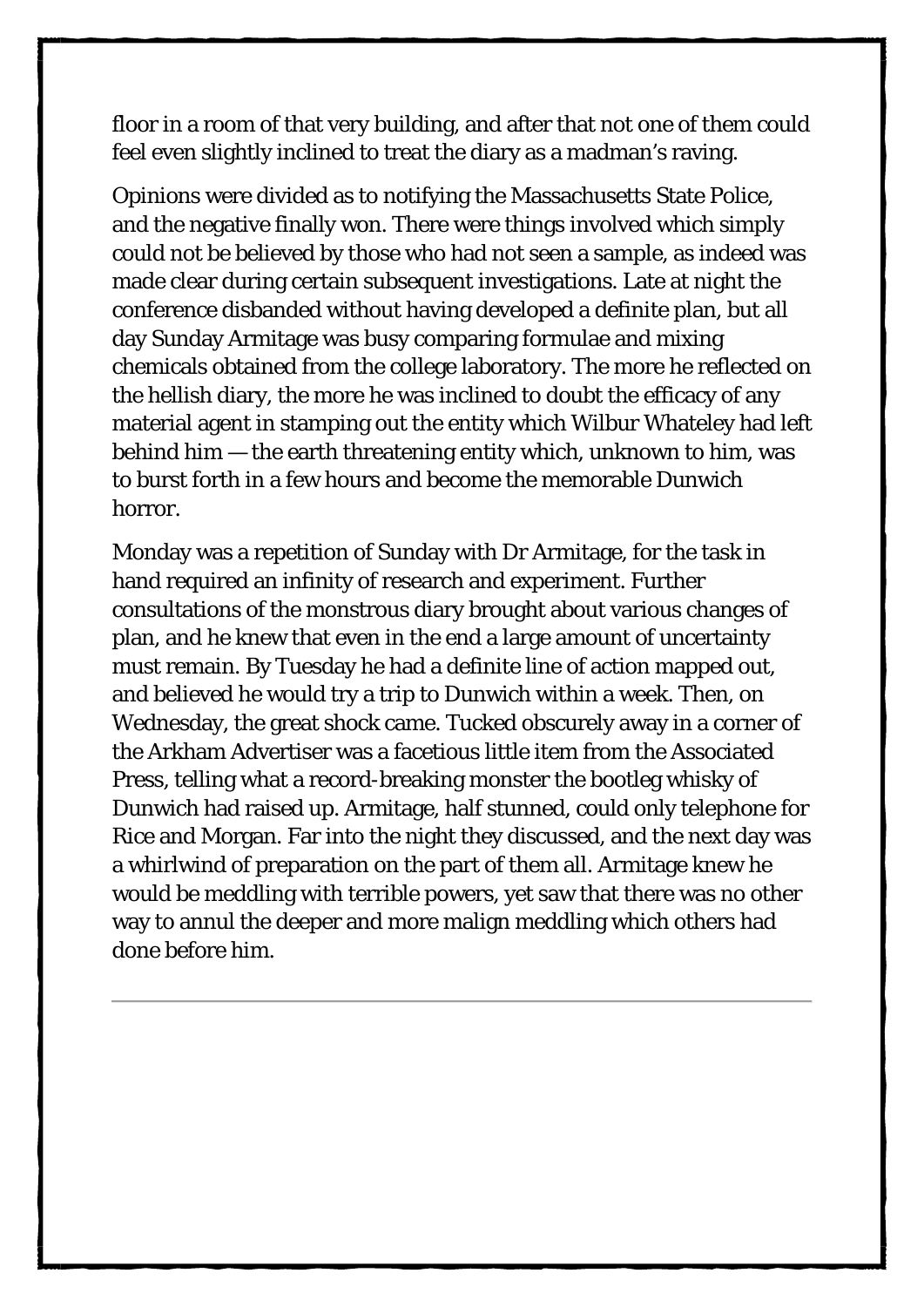#### <span id="page-39-0"></span>**CHAPTER 9**

Friday morning Armitage, Rice, and Morgan set out by motor for Dunwich, arriving at the village about one in the afternoon. The day was pleasant, but even in the brightest sunlight a kind of quiet dread and portent seemed to hover about the strangely domed hills and the deep, shadowy ravines of the stricken region. Now and then on some mountain top a gaunt circle of stones could be glimpsed against the sky. From the air of hushed fright at Osborn's store they knew something hideous had happened, and soon learned of the annihilation of the Elmer Frye house and family. Throughout that afternoon they rode around Dunwich, questioning the natives concerning all that had occurred, and seeing for themselves with rising pangs of horror the drear Frye ruins with their lingering traces of the tarry stickiness, the blasphemous tracks in the Frye yard, the wounded Seth Bishop cattle, and the enormous swaths of disturbed vegetation in various places. The trail up and down Sentinel Hill seemed to Armitage of almost cataclysmic significance, and he looked long at the sinister altar-like stone on the summit.

At length the visitors, apprised of a party of State Police which had come from Aylesbury that morning in response to the first telephone reports of the Frye tragedy, decided to seek out the officers and compare notes as far as practicable. This, however, they found more easily planned than performed; since no sign of the party could be found in any direction. There had been five of them in a car, but now the car stood empty near the ruins in the Frye yard. The natives, all of whom had talked with the policemen, seemed at first as perplexed as Armitage and his companions. Then old Sam Hutchins thought of something and turned pale, nudging Fred Farr and pointing to the dank, deep hollow that yawned close by.

'Gawd,' he gasped, 'I telled 'em not ter go daown into the glen, an' I never thought nobody'd dew it with them tracks an' that smell an' the whippoorwills a-screechin' daown thar in the dark o' noonday . . . '

A cold shudder ran through natives and visitors alike, and every ear seemed strained in a kind of instinctive, unconscious listening. Armitage, now that he had actually come upon the horror and its monstrous work, trembled with the responsibility he felt to be his. Night would soon fall,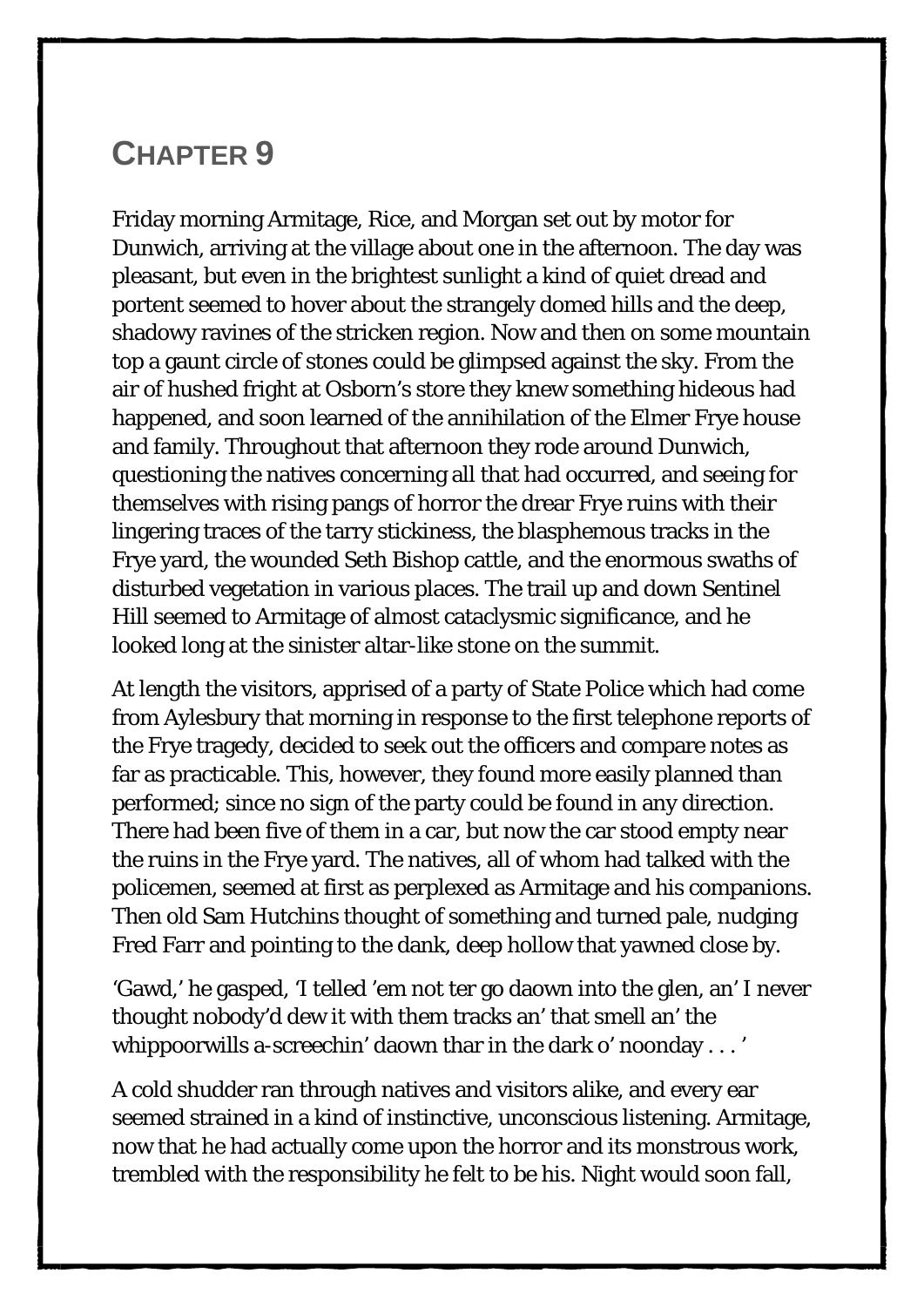and it was then that the mountainous blasphemy lumbered upon its eldritch course. Negotium perambuians in tenebris . . . The old librarian rehearsed the formulae he had memorized, and clutched the paper containing the alternative one he had not memorized. He saw that his electric flashlight was in working order. Rice, beside him, took from a valise a metal sprayer of the sort used in combating insects; whilst Morgan uncased the big-game rifle on which he relied despite his colleague's warnings that no material weapon would be of help.

Armitage, having read the hideous diary, knew painfully well what kind of a manifestation to expect; but he did not add to the fright of the Dunwich people by giving any hints or clues. He hoped that it might be conquered without any revelation to the world of the monstrous thing it had escaped. As the shadows gathered, the natives commenced to disperse homeward, anxious to bar themselves indoors despite the present evidence that all human locks and bolts were useless before a force that could bend trees and crush houses when it chose. They shook their heads at the visitors' plan to stand guard at the Frye ruins near the glen; and, as they left, had little expectancy of ever seeing the watchers again.

There were rumblings under the hills that night, and the whippoorwills piped threateningly. Once in a while a wind, sweeping up out of Cold Spring Glen, would bring a touch of ineffable foetor to the heavy night air; such a foetor as all three of the watchers had smelled once before, when they stood above a dying thing that had passed for fifteen years and a half as a human being. But the looked-for terror did not appear. Whatever was down there in the glen was biding its time, and Armitage told his colleagues it would be suicidal to try to attack it in the dark.

Morning came wanly, and the night-sounds ceased. It was a grey, bleak day, with now and then a drizzle of rain; and heavier and heavier clouds seemed to be piling themselves up beyond the hills to the north-west. The men from Arkham were undecided what to do. Seeking shelter from the increasing rainfall beneath one of the few undestroyed Frye outbuildings, they debated the wisdom of waiting, or of taking the aggressive and going down into the glen in quest of their nameless, monstrous quarry. The downpour waxed in heaviness, and distant peals of thunder sounded from far horizons. Sheet lightning shimmered, and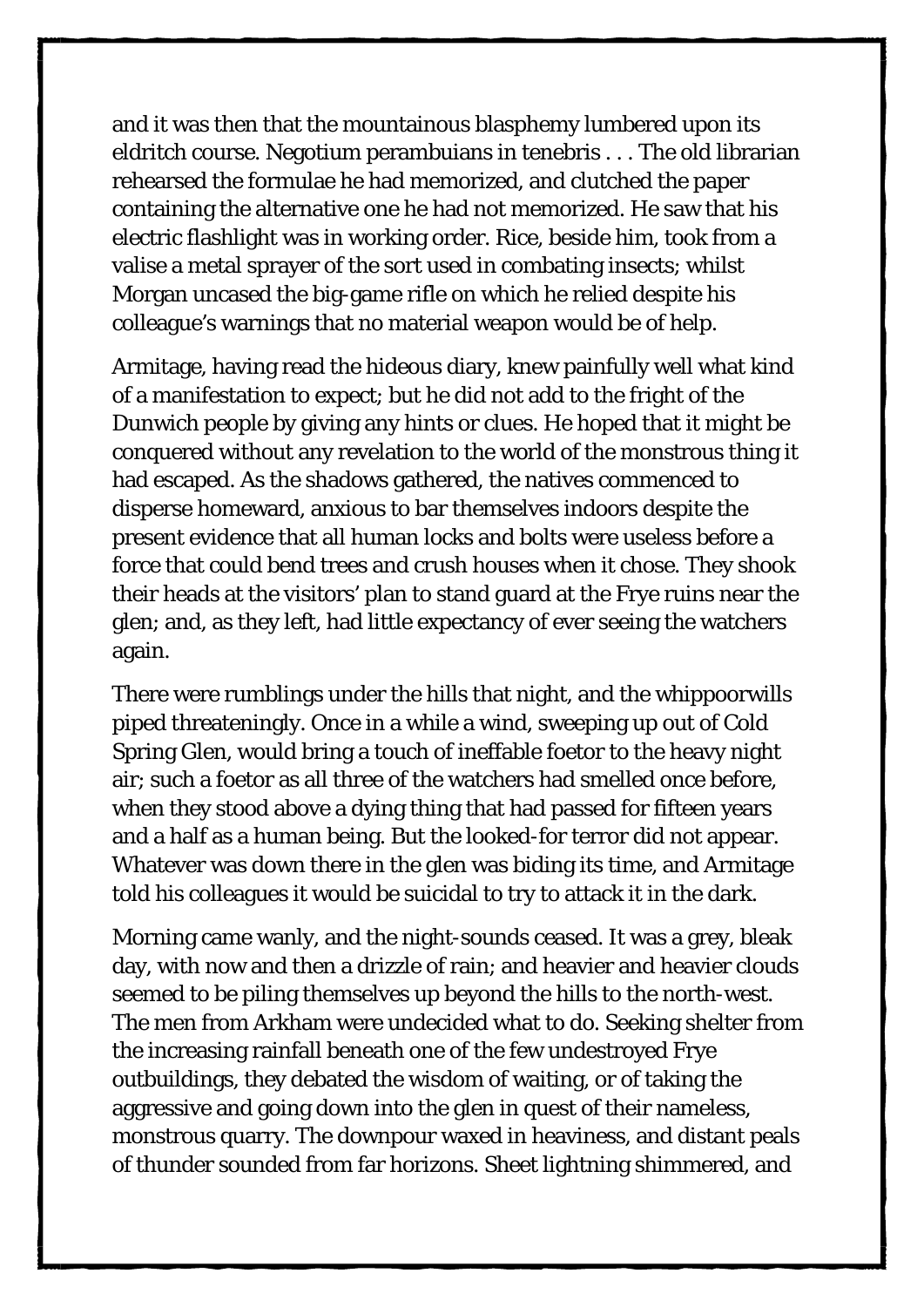then a forky bolt flashed near at hand, as if descending into the accursed glen itself. The sky grew very dark, and the watchers hoped that the storm would prove a short, sharp one followed by clear weather.

It was still gruesomely dark when, not much over an hour later, a confused babel of voices sounded down the road. Another moment brought to view a frightened group of more than a dozen men, running, shouting, and even whimpering hysterically. Someone in the lead began sobbing out words, and the Arkham men started violently when those words developed a coherent form.

'Oh, my Gawd, my Gawd,' the voice choked out. 'It's a-goin' agin, an' this time by day! It's aout — it's aout an' a-movin' this very minute, an' only the Lord knows when it'll be on us all!'

The speaker panted into silence, but another took up his message.

'Nigh on a haour ago Zeb Whateley here heered the 'phone a-ringin', an' it was Mis' Corey, George's wife, that lives daown by the junction. She says the hired boy Luther was aout drivin' in the caows from the storm arter the big bolt, when he see all the trees a-bendin' at the maouth o' the  $glen - opposite side$  ter this  $- an$ ' smelt the same awful smell like he smelt when he faound the big tracks las' Monday mornin'. An' she says he says they was a swishin' lappin' saound, more nor what the bendin' trees an' bushes could make, an' all on a suddent the trees along the rud begun ter git pushed one side, an' they was a awful stompin' an' splashin' in the mud. But mind ye, Luther he didn't see nothin' at all, only just the bendin' trees an' underbrush.

'Then fur ahead where Bishop's Brook goes under the rud he heerd a awful creakin' an' strainin' on the bridge, an' says he could tell the saound o' wood a-startin' to crack an' split. An' all the whiles he never see a thing, only them trees an' bushes a-bendin'. An' when the swishin' saound got very fur off — on the rud towards Wizard Whateley's an' Sentinel Hill — Luther he had the guts ter step up whar he'd heerd it fust an' look at the graound. It was all mud an' water, an' the sky was dark, an' the rain was wipin' aout all tracks abaout as fast as could be; but beginnin' at the glen maouth, whar the trees hed moved, they was still some o' them awful prints big as bar'ls like he seen Monday.'

At this point the first excited speaker interrupted.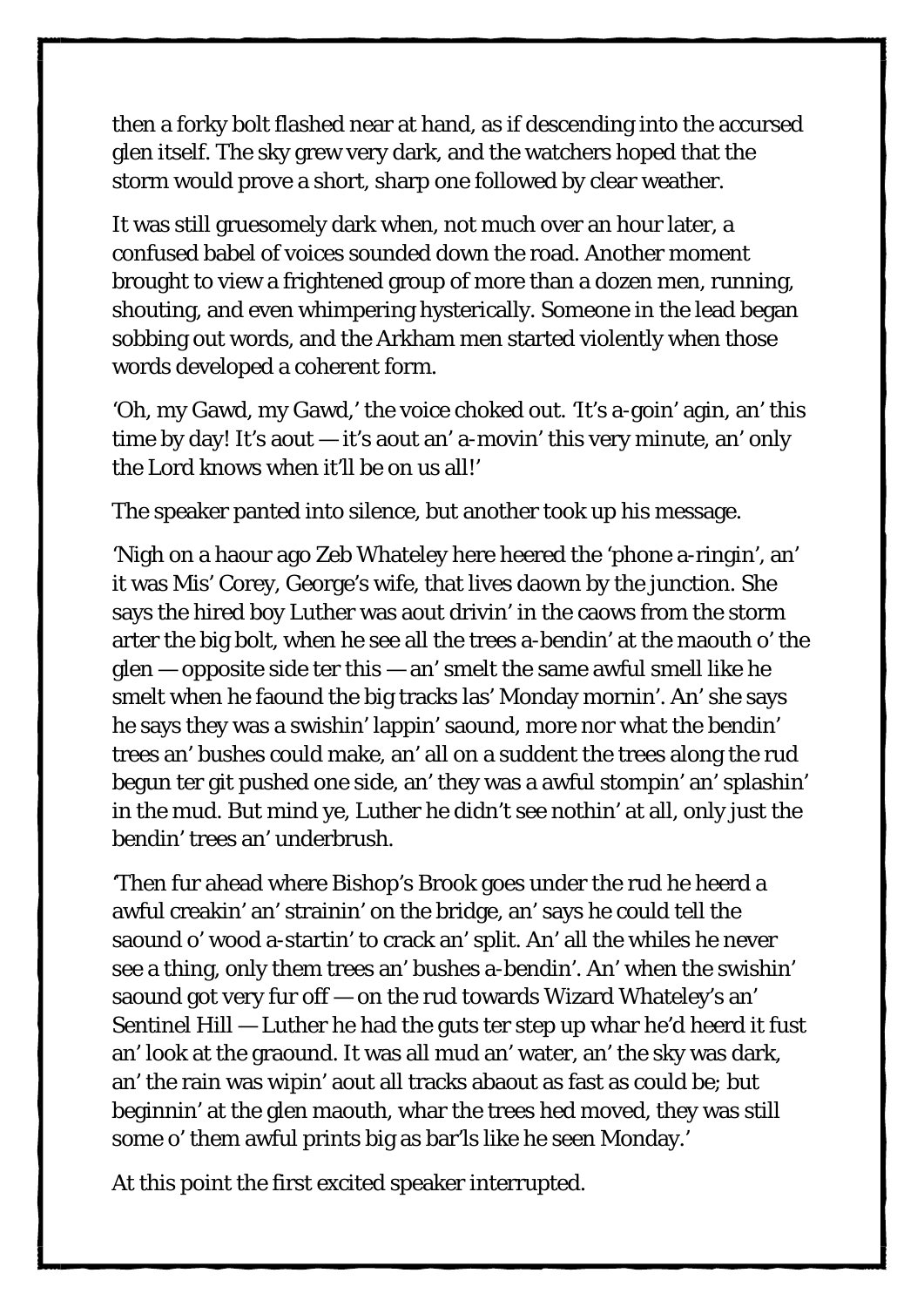'But that ain't the trouble naow — that was only the start. Zeb here was callin' folks up an' everybody was a-listenin' in when a call from Seth Bishop's cut in. His haousekeeper Sally was carryin' on fit to kill — she'd jest seed the trees a-bendin' beside the rud, an' says they was a kind o' mushy saound, like a elephant puffin' an' treadin', a-headin' fer the haouse. Then she up an' spoke suddent of a fearful smell, an' says her boy Cha'ncey was a-screamin' as haow it was jest like what he smelt up to the Whateley rewins Monday mornin'. An' the dogs was barkin' an' whinin' awful.

'An' then she let aout a turrible yell, an' says the shed daown the rud had jest caved in like the storm hed blowed it over, only the wind w'an't strong enough to dew that. Everybody was a-listenin', an' we could hear lots o' folks on the wire a-gaspin'. All to onct Sally she yelled again, an' says the front yard picket fence hed just crumbled up, though they wa'n't no sign o' what done it. Then everybody on the line could hear Cha'ncey an' old Seth Bishop a-yellin' tew, an' Sally was shriekin' aout that suthin' heavy hed struck the haouse — not lightnin' nor nothin', but suthin' heavy again' the front, that kep' a-launchin' itself agin an' agin, though ye couldn't see nothin' aout the front winders. An' then . . . an' then . . . '

Lines of fright deepened on every face; and Armitage, shaken as he was, had barely poise enough to prompt the speaker.

'An' then . . . Sally she yelled aout, "O help, the haouse is a-cavin' in" . . . an' on the wire we could hear a turrible crashin' an' a hull flock o' screaming . . . jes like when Elmer Frye's place was took, only wuss . . . '

The man paused, and another of the crowd spoke.

'That's all — not a saound nor squeak over the 'phone arter that. Jest still-like. We that heerd it got aout Fords an' wagons an' rounded up as many able-bodied men-folks as we could git, at Corey's place, an' come up here ter see what yew thought best ter dew. Not but what I think it's the Lord's jedgment fer our iniquities, that no mortal kin ever set aside.'

Armitage saw that the time for positive action had come, and spoke decisively to the faltering group of frightened rustics.

'We must follow it, boys.' He made his voice as reassuring as possible. 'I believe there's a chance of putting it out of business. You men know that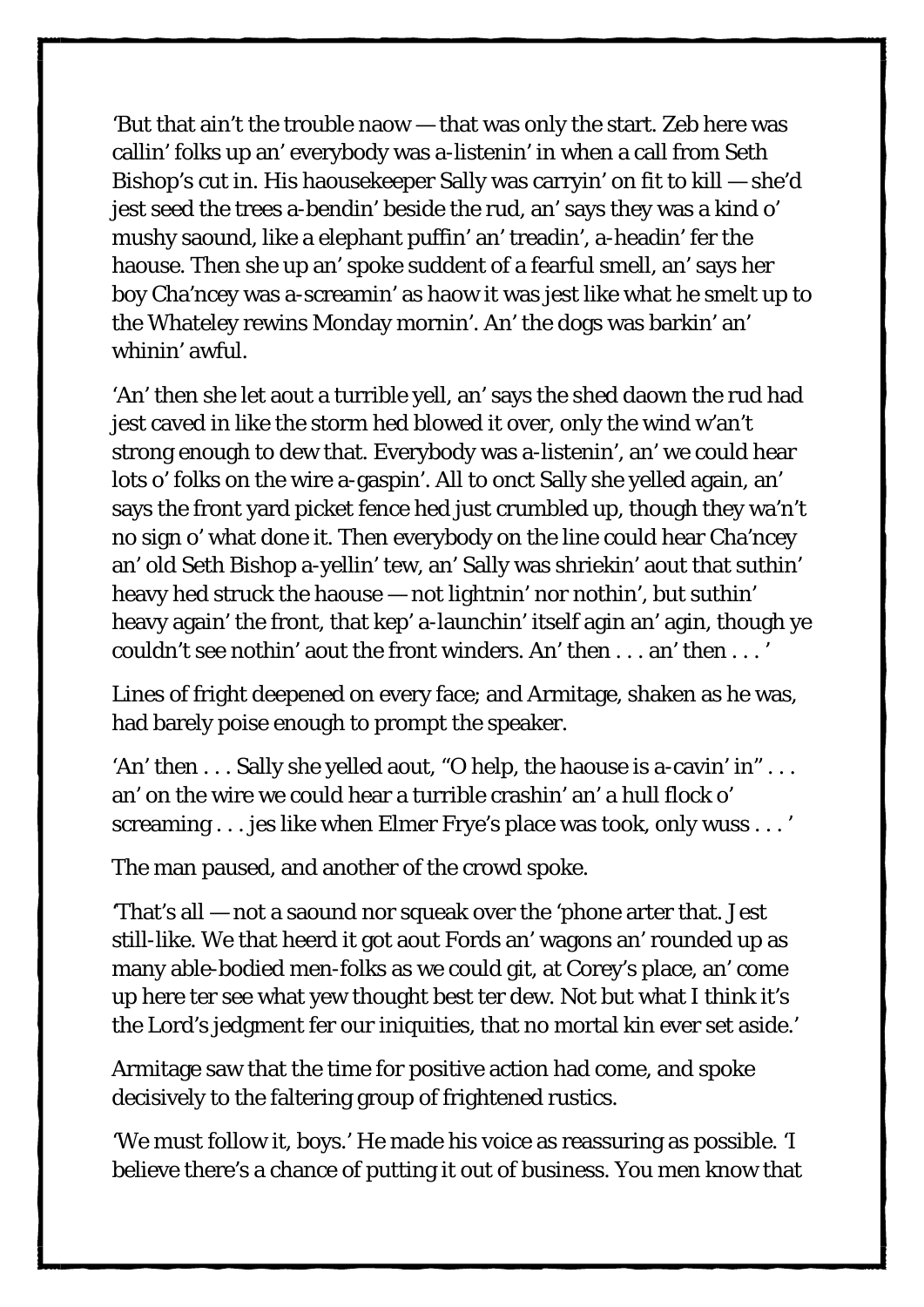those Whateleys were wizards — well, this thing is a thing of wizardry, and must be put down by the same means. I've seen Wilbur Whateley's diary and read some of the strange old books he used to read; and I think I know the right kind of spell to recite to make the thing fade away. Of course, one can't be sure, but we can always take a chance. It's invisible — I knew it would be — but there's powder in this long-distance sprayer that might make it show up for a second. Later on we'll try it. It's a frightful thing to have alive, but it isn't as bad as what Wilbur would have let in if he'd lived longer. You'll never know what the world escaped. Now we've only this one thing to fight, and it can't multiply. It can, though, do a lot of harm; so we mustn't hesitate to rid the community of it.

'We must follow it — and the way to begin is to go to the place that has just been wrecked. Let somebody lead the way — I don't know your roads very well, but I've an idea there might be a shorter cut across lots. How about it?'

The men shuffled about a moment, and then Earl Sawyer spoke softly, pointing with a grimy finger through the steadily lessening rain.

'I guess ye kin git to Seth Bishop's quickest by cuttin' across the lower medder here, wadin' the brook at the low place, an' climbin' through Carrier's mowin' an' the timber-lot beyont. That comes aout on the upper rud mighty nigh Seth's — a leetle t'other side.'

Armitage, with Rice and Morgan, started to walk in the direction indicated; and most of the natives followed slowly. The sky was growing lighter, and there were signs that the storm had worn itself away. When Armitage inadvertently took a wrong direction, Joe Osborn warned him and walked ahead to show the right one. Courage and confidence were mounting, though the twilight of the almost perpendicular wooded hill which lay towards the end of their short cut, and among whose fantastic ancient trees they had to scramble as if up a ladder, put these qualities to a severe test.

At length they emerged on a muddy road to find the sun coming out. They were a little beyond the Seth Bishop place, but bent trees and hideously unmistakable tracks showed what had passed by. Only a few moments were consumed in surveying the ruins just round the bend. It was the Frye incident all over again, and nothing dead or living was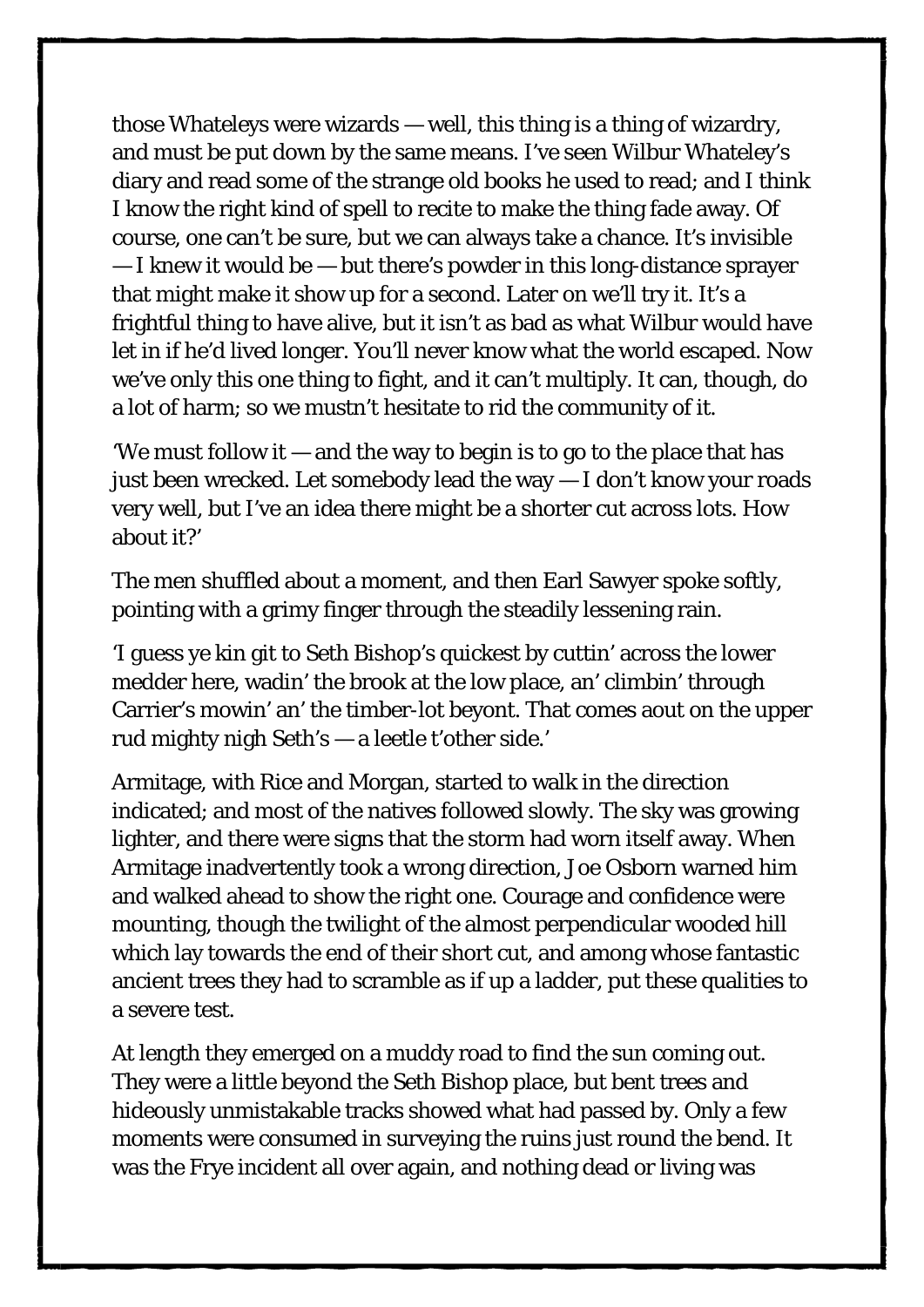found in either of the collapsed shells which had been the Bishop house and barn. No one cared to remain there amidst the stench and tarry stickiness, but all turned instinctively to the line of horrible prints leading on towards the wrecked Whateley farmhouse and the altarcrowned slopes of Sentinel Hill.

As the men passed the site of Wilbur Whateley's abode they shuddered visibly, and seemed again to mix hesitancy with their zeal. It was no joke tracking down something as big as a house that one could not see, but that had all the vicious malevolence of a daemon. Opposite the base of Sentinel Hill the tracks left the road, and there was a fresh bending and matting visible along the broad swath marking the monster's former route to and from the summit.

Armitage produced a pocket telescope of considerable power and scanned the steep green side of the hill. Then he handed the instrument to Morgan, whose sight was keener. After a moment of gazing Morgan cried out sharply, passing the glass to Earl Sawyer and indicating a certain spot on the slope with his finger. Sawyer, as clumsy as most nonusers of optical devices are, fumbled a while; but eventually focused the lenses with Armitage's aid. When he did so his cry was less restrained than Morgan's had been.

'Gawd almighty, the grass an' bushes is a'movin'! It's a-goin' up — slowlike — creepin'— up ter the top this minute, heaven only knows what fur!'

Then the germ of panic seemed to spread among the seekers. It was one thing to chase the nameless entity, but quite another to find it. Spells might be all right — but suppose they weren't? Voices began questioning Armitage about what he knew of the thing, and no reply seemed quite to satisfy. Everyone seemed to feel himself in close proximity to phases of Nature and of being utterly forbidden and wholly outside the sane experience of mankind.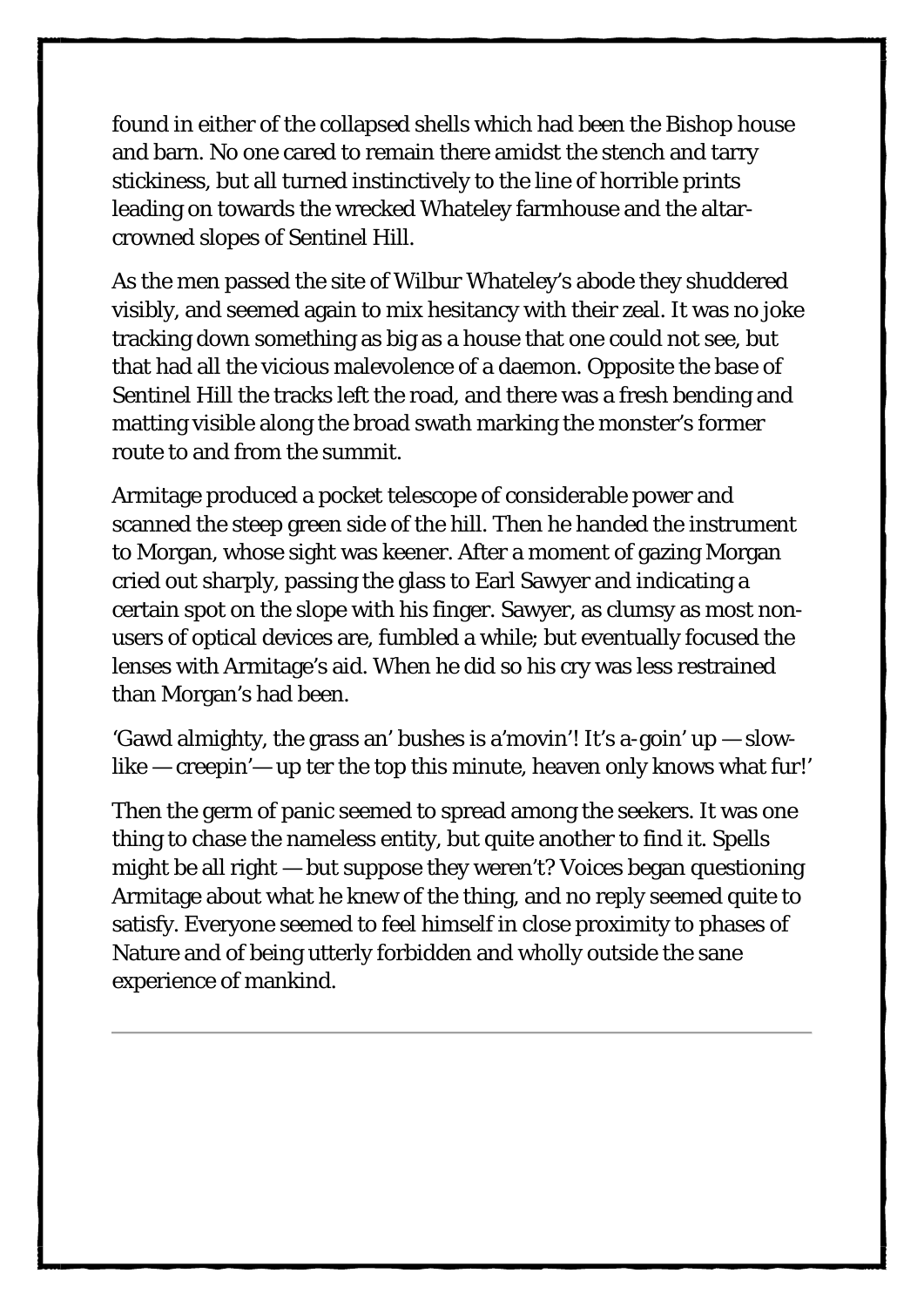#### <span id="page-45-0"></span>**CHAPTER 10**

In the end the three men from Arkham — old, white-bearded Dr Armitage, stocky, iron-grey Professor Rice, and lean, youngish Dr Morgan, ascended the mountain alone. After much patient instruction regarding its focusing and use, they left the telescope with the frightened group that remained in the road; and as they climbed they were watched closely by those among whom the glass was passed round. It was hard going, and Armitage had to be helped more than once. High above the toiling group the great swath trembled as its hellish maker repassed with snail-like deliberateness. Then it was obvious that the pursuers were gaining.

Curtis Whateley  $-$  of the undecayed branch  $-$  was holding the telescope when the Arkham party detoured radically from the swath. He told the crowd that the men were evidently trying to get to a subordinate peak which overlooked the swath at a point considerably ahead of where the shrubbery was now bending. This, indeed, proved to be true; and the party were seen to gain the minor elevation only a short time after the invisible blasphemy had passed it.

Then Wesley Corey, who had taken the glass, cried out that Armitage was adjusting the sprayer which Rice held, and that something must be about to happen. The crowd stirred uneasily, recalling that his sprayer was expected to give the unseen horror a moment of visibility. Two or three men shut their eyes, but Curtis Whateley snatched back the telescope and strained his vision to the utmost. He saw that Rice, from the party's point of advantage above and behind the entity, had an excellent chance of spreading the potent powder with marvellous effect.

Those without the telescope saw only an instant's flash of grey cloud  $-\alpha$ cloud about the size of a moderately large building — near the top of the mountain. Curtis, who held the instrument, dropped it with a piercing shriek into the ankle-deep mud of the road. He reeled, and would have crumbled to the ground had not two or three others seized and steadied him. All he could do was moan half-inaudibly.

'Oh, oh, great Gawd . . . that . . . that . . . '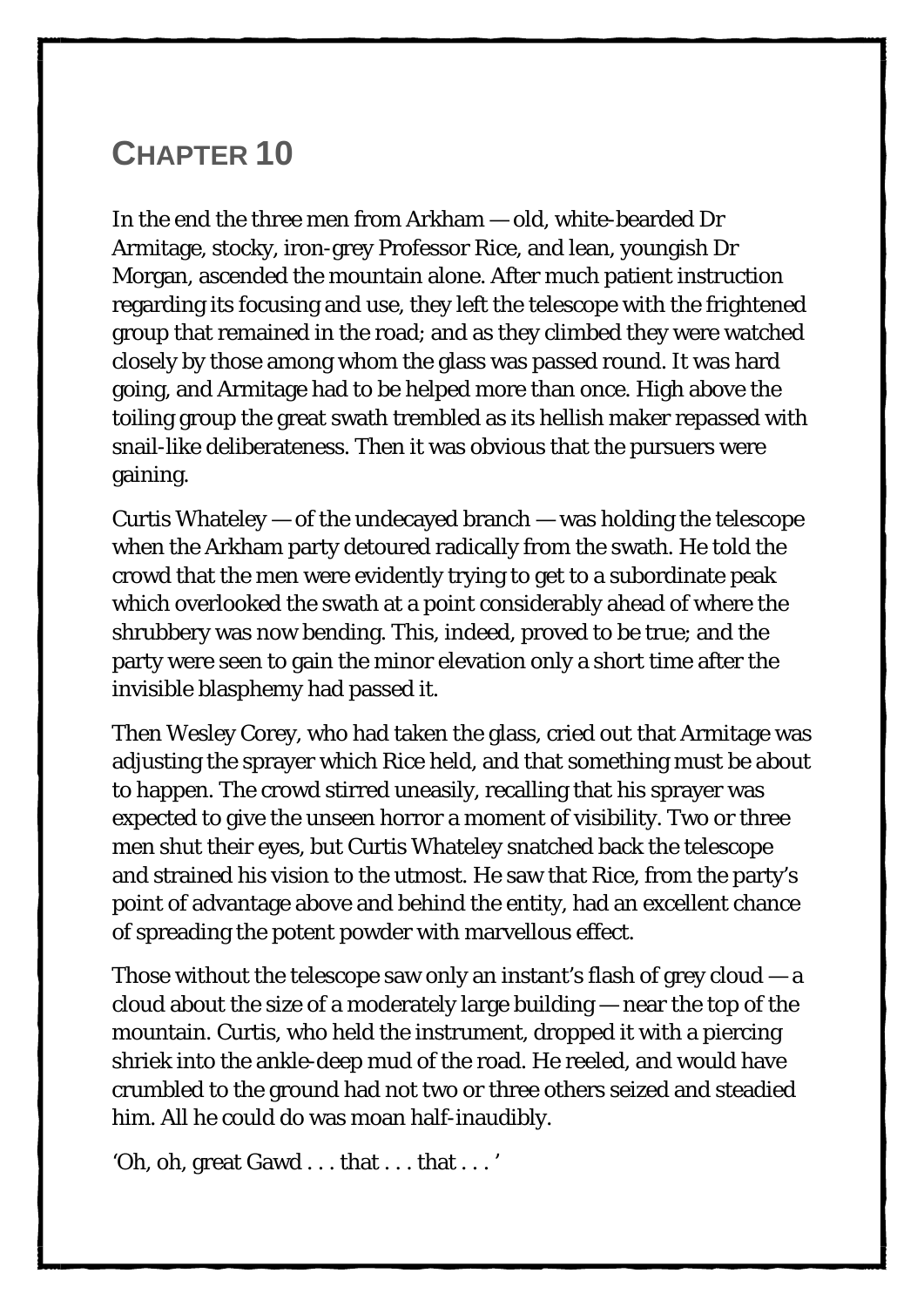There was a pandemonium of questioning, and only Henry Wheeler thought to rescue the fallen telescope and wipe it clean of mud. Curtis was past all coherence, and even isolated replies were almost too much for him.

'Bigger'n a barn . . . all made o' squirmin' ropes . . . hull thing sort o' shaped like a hen's egg bigger'n anything with dozens o' legs like hogsheads that haff shut up when they step  $\dots$  nothin' solid abaout it  $-$  all like jelly, an' made o' sep'rit wrigglin' ropes pushed clost together . . . great bulgin' eyes all over it . . . ten or twenty maouths or trunks astickin' aout all along the sides, big as stove-pipes an all a-tossin' an openin' an' shuttin' . . . all grey, with kinder blue or purple rings . . . an' Gawd it Heaven — that haff face on top . . . '

This final memory, whatever it was, proved too much for poor Curtis; and he collapsed completely before he could say more. Fred Farr and Will Hutchins carried him to the roadside and laid him on the damp grass. Henry Wheeler, trembling, turned the rescued telescope on the mountain to see what he might. Through the lenses were discernible three tiny figures, apparently running towards the summit as fast as the steep incline allowed. Only these — nothing more. Then everyone noticed a strangely unseasonable noise in the deep valley behind, and even in the underbrush of Sentinel Hill itself. It was the piping of unnumbered whippoorwills, and in their shrill chorus there seemed to lurk a note of tense and evil expectancy.

Earl Sawyer now took the telescope and reported the three figures as standing on the topmost ridge, virtually level with the altar-stone but at a considerable distance from it. One figure, he said, seemed to be raising its hands above its head at rhythmic intervals; and as Sawyer mentioned the circumstance the crowd seemed to hear a faint, half-musical sound from the distance, as if a loud chant were accompanying the gestures. The weird silhouette on that remote peak must have been a spectacle of infinite grotesqueness and impressiveness, but no observer was in a mood for aesthetic appreciation. 'I guess he's sayin' the spell,' whispered Wheeler as he snatched back the telescope. The whippoorwills were piping wildly, and in a singularly curious irregular rhythm quite unlike that of the visible ritual.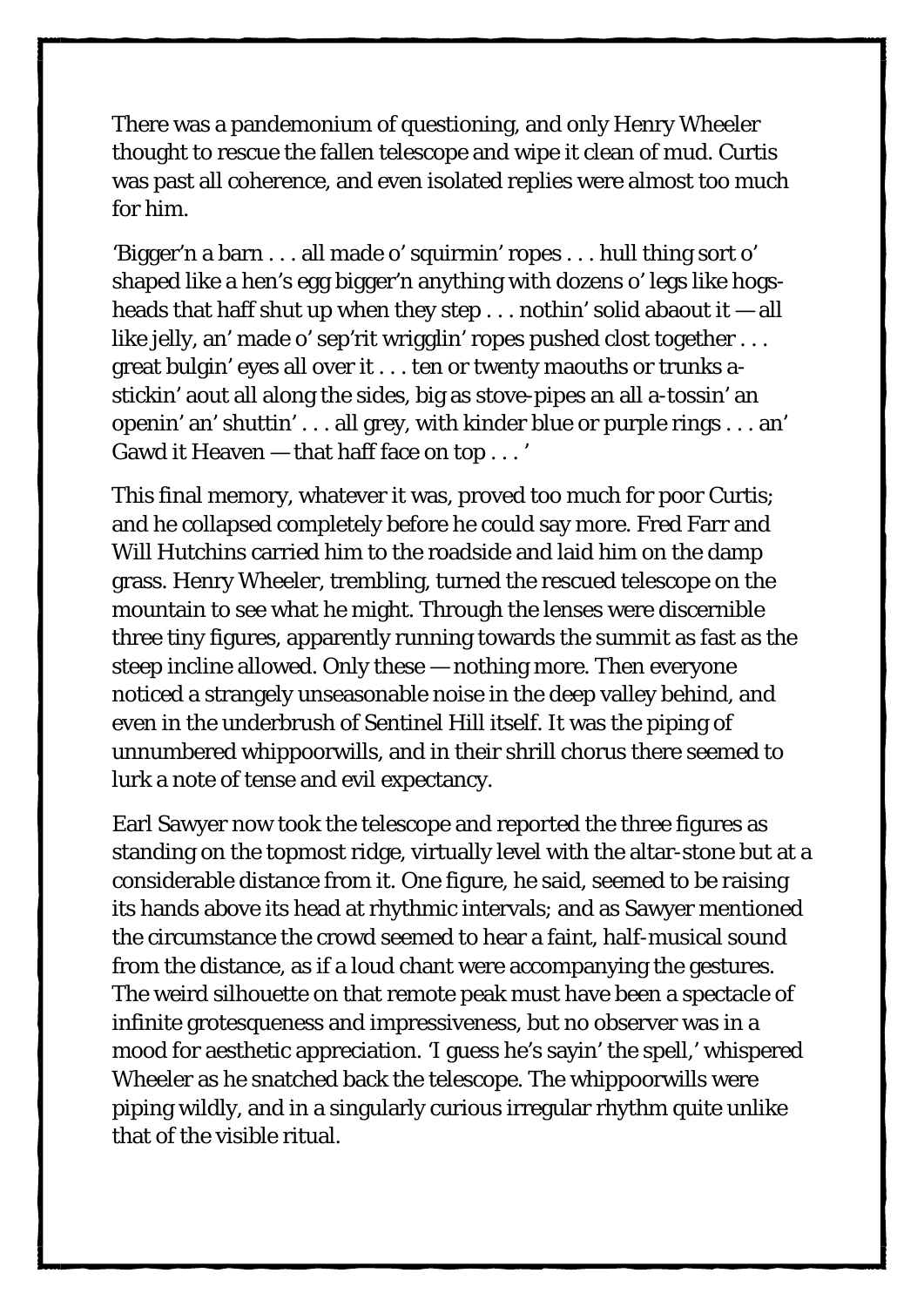Suddenly the sunshine seemed to lessen without the intervention of any discernible cloud. It was a very peculiar phenomenon, and was plainly marked by all. A rumbling sound seemed brewing beneath the hills, mixed strangely with a concordant rumbling which clearly came from the sky. Lightning flashed aloft, and the wondering crowd looked in vain for the portents of storm. The chanting of the men from Arkham now became unmistakable, and Wheeler saw through the glass that they were all raising their arms in the rhythmic incantation. From some farmhouse far away came the frantic barking of dogs.

The change in the quality of the daylight increased, and the crowd gazed about the horizon in wonder. A purplish darkness, born of nothing more than a spectral deepening of the sky's blue, pressed down upon the rumbling hills. Then the lightning flashed again, somewhat brighter than before, and the crowd fancied that it had showed a certain mistiness around the altar-stone on the distant height. No one, however, had been using the telescope at that instant. The whippoorwills continued their irregular pulsation, and the men of Dunwich braced themselves tensely against some imponderable menace with which the atmosphere seemed surcharged.

Without warning came those deep, cracked, raucous vocal sounds which will never leave the memory of the stricken group who heard them. Not from any human throat were they born, for the organs of man can yield no such acoustic perversions. Rather would one have said they came from the pit itself, had not their source been so unmistakably the altarstone on the peak. It is almost erroneous to call them sounds at all, since so much of their ghastly, infra-bass timbre spoke to dim seats of consciousness and terror far subtler than the ear; yet one must do so, since their form was indisputably though vaguely that of half-articulate words. They were loud — loud as the rumblings and the thunder above which they echoed — yet did they come from no visible being. And because imagination might suggest a conjectural source in the world of non-visible beings, the huddled crowd at the mountain's base huddled still closer, and winced as if in expectation of a blow.

Ygnailh . . . ygnaiih . . . thflthkh'ngha . . . Yog–Sothoth . . . rang the hideous croaking out of space. Y'bthnk . . . h'ehye — n'grkdl'lh . . .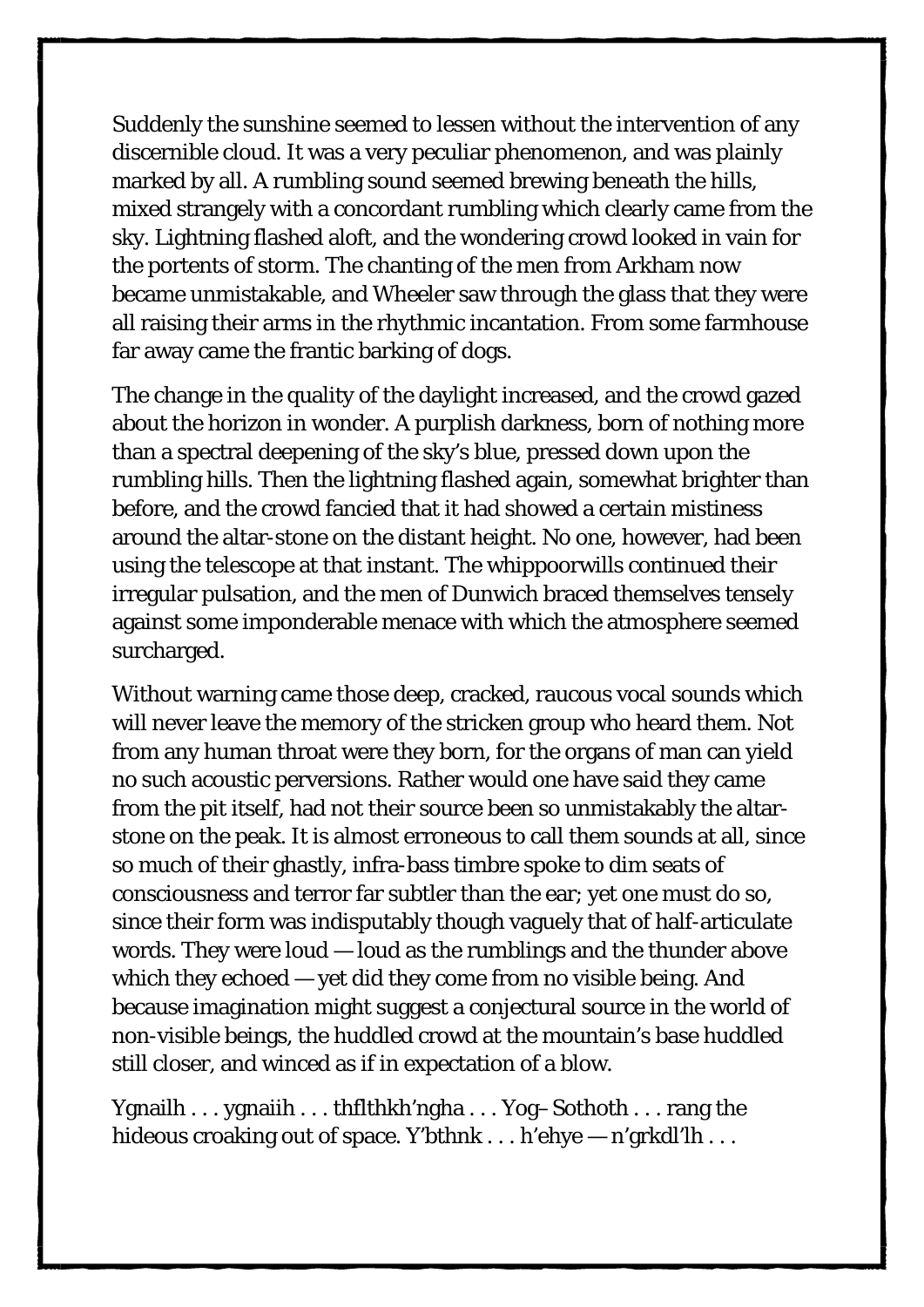The speaking impulse seemed to falter here, as if some frightful psychic struggle were going on. Henry Wheeler strained his eye at the telescope, but saw only the three grotesquely silhouetted human figures on the peak, all moving their arms furiously in strange gestures as their incantation drew near its culmination. From what black wells of Acherontic fear or feeling, from what unplumbed gulfs of extra-cosmic consciousness or obscure, long-latent heredity, were those half-articulate thunder-croakings drawn? Presently they began to gather renewed force and coherence as they grew in stark, utter, ultimate frenzy.

Eh-y-ya-ya-yahaah — e'yayayaaaa . . . ngh'aaaaa . . . ngh'aaa . . . h'yuh . . . h'yuh . . . HELP! HELP! . . . ff — ff — ff — FATHER! FATHER! YOG-SOTHOTH!...

But that was all. The pallid group in the road, still reeling at the indisputably English syllables that had poured thickly and thunderously down from the frantic vacancy beside that shocking altar-stone, were never to hear such syllables again. Instead, they jumped violently at the terrific report which seemed to rend the hills; the deafening, cataclysmic peal whose source, be it inner earth or sky, no hearer was ever able to place. A single lightning bolt shot from the purple zenith to the altarstone, and a great tidal wave of viewless force and indescribable stench swept down from the hill to all the countryside. Trees, grass, and underbrush were whipped into a fury; and the frightened crowd at the mountain's base, weakened by the lethal foetor that seemed about to asphyxiate them, were almost hurled off their feet. Dogs howled from the distance, green grass and foliage wilted to a curious, sickly yellow-grey, and over field and forest were scattered the bodies of dead whippoorwills.

The stench left quickly, but the vegetation never came right again. To this day there is something queer and unholy about the growths on and around that fearsome hill Curtis Whateley was only just regaining consciousness when the Arkham men came slowly down the mountain in the beams of a sunlight once more brilliant and untainted. They were grave and quiet, and seemed shaken by memories and reflections even more terrible than those which had reduced the group of natives to a state of cowed quivering. In reply to a jumble of questions they only shook their heads and reaffirmed one vital fact.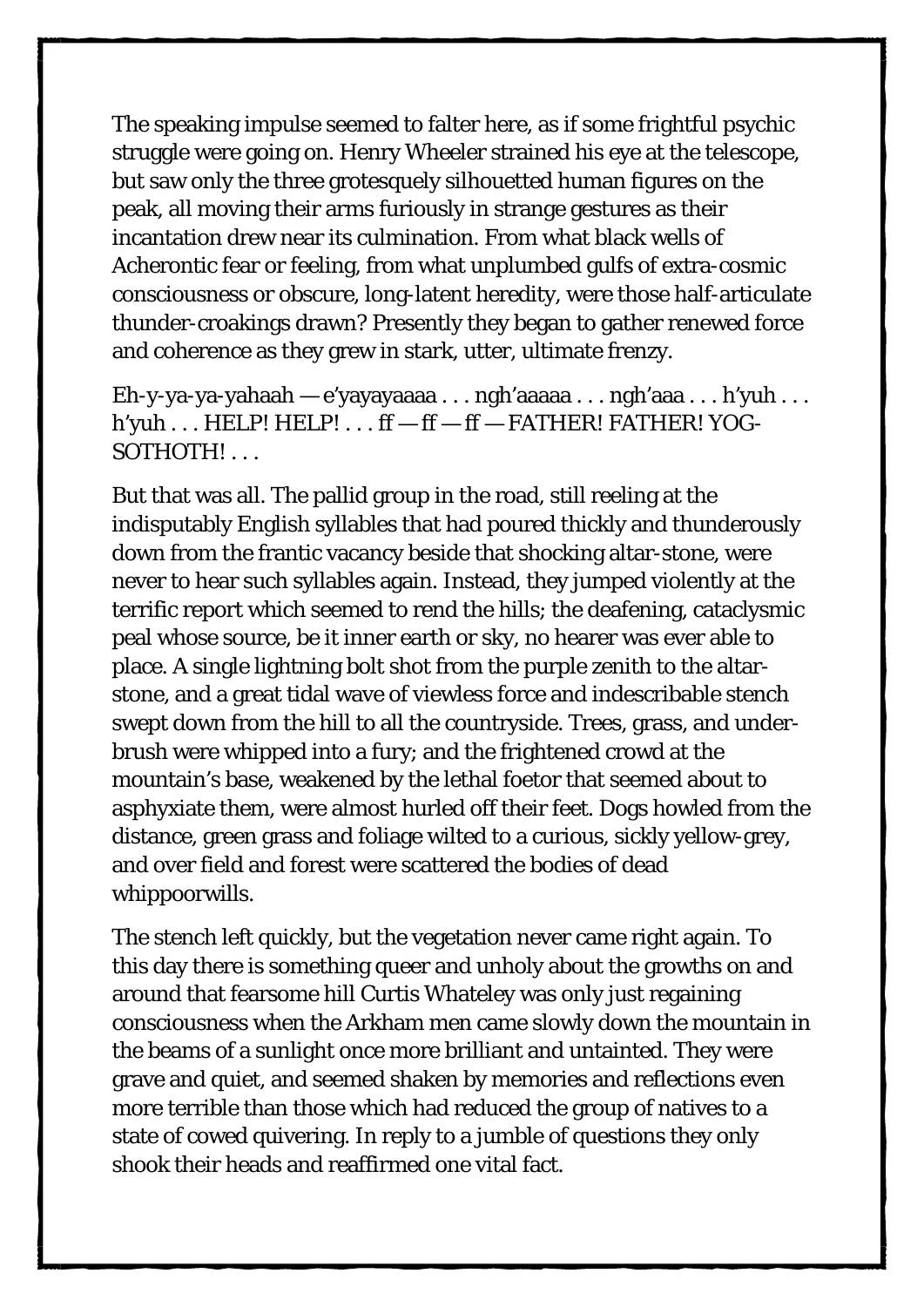'The thing has gone for ever,' Armitage said. 'It has been split up into what it was originally made of, and can never exist again. It was an impossibility in a normal world. Only the least fraction was really matter in any sense we know. It was like its father — and most of it has gone back to him in some vague realm or dimension outside our material universe; some vague abyss out of which only the most accursed rites of human blasphemy could ever have called him for a moment on the hills.'

There was a brief silence, and in that pause the scattered senses of poor Curtis Whateley began to knit back into a sort of continuity; so that he put his hands to his head with a moan. Memory seemed to pick itself up where it had left off, and the horror of the sight that had prostrated him burst in upon him again.

'Oh, oh, my Gawd, that haff face — that haff face on top of it . . . that face with the red eyes an' crinkly albino hair, an' no chin, like the Whateleys . . . It was a octopus, centipede, spider kind o' thing, but they was a haffshaped man's face on top of it, an' it looked like Wizard Whateley's, only it was yards an' yards acrost . . . '

He paused exhausted, as the whole group of natives stared in a bewilderment not quite crystallized into fresh terror. Only old Zebulon Whateley, who wanderingly remembered ancient things but who had been silent heretofore, spoke aloud. 'Fifteen year' gone,' he rambled, 'I heered Ol' Whateley say as haow some day we'd hear a child o' Lavinny's a-callin' its father's name on the top o' Sentinel Hill . . . '

But Joe Osborn interrupted him to question the Arkham men anew.

'What was it, anyhaow, an' haowever did young Wizard Whateley call it aout o' the air it come from?'

Armitage chose his words very carefully.

'It was — well, it was mostly a kind of force that doesn't belong in our part of space; a kind of force that acts and grows and shapes itself by other laws than those of our sort of Nature. We have no business calling in such things from outside, and only very wicked people and very wicked cults ever try to. There was some of it in Wilbur Whateley himself — enough to make a devil and a precocious monster of him, and to make his passing out a pretty terrible sight. I'm going to burn his accursed